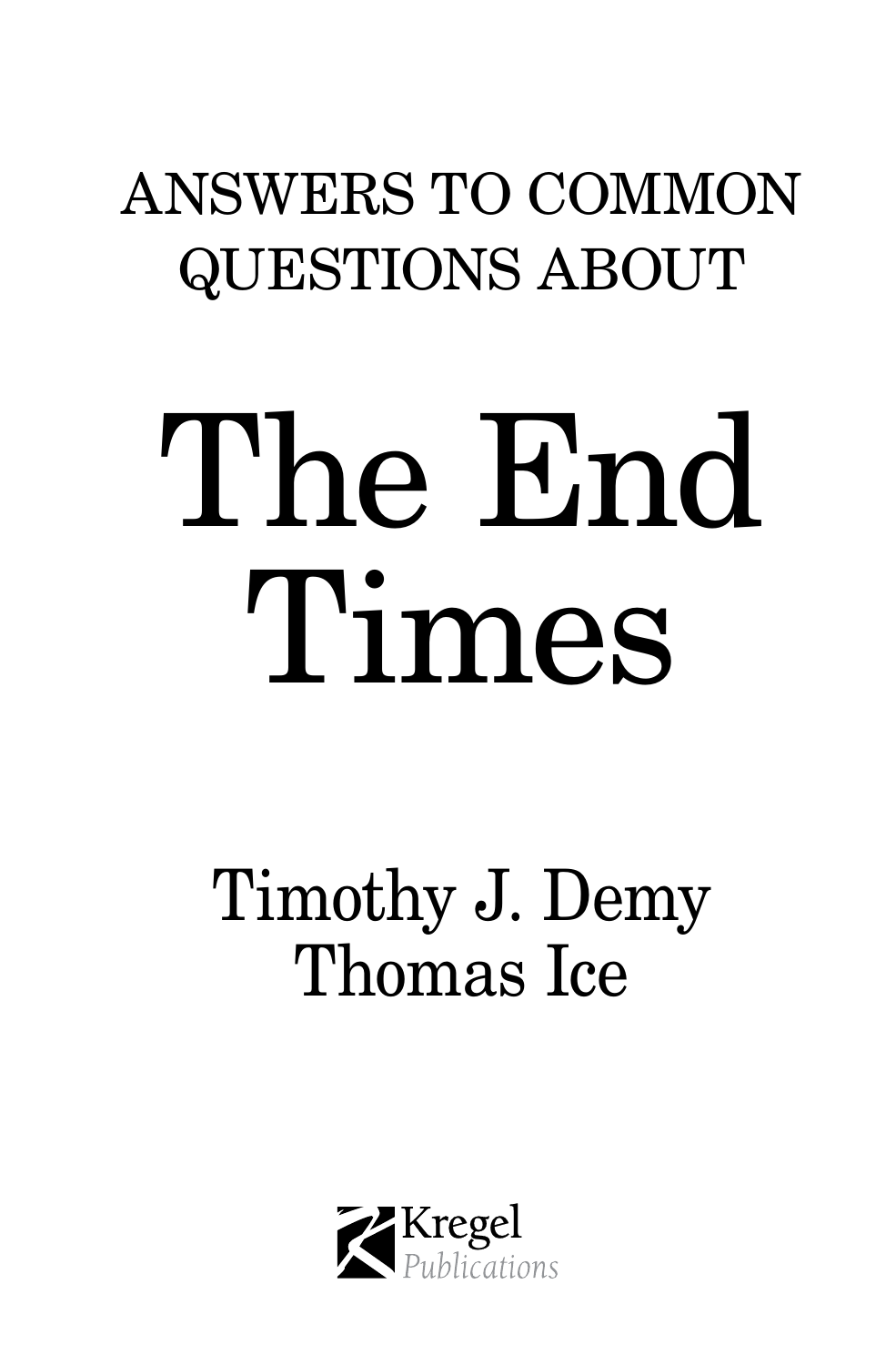*Answers to Common Questions About the End Times* © 2011 by Timothy J. Demy and Thomas Ice

Portions of this book were previously published by Kregel Publications as *What the Bible Says About the End Times*.

Published by Kregel Publications, a division of Kregel, Inc., P.O. Box 2607, Grand Rapids, MI 49501.

All rights reserved. No part of this book may be reproduced, stored in a retrieval system, or transmitted in any form or by any means—electronic, mechanical, photocopy, recording, or otherwise—without written permission of the publisher, except for brief quotations in printed reviews.

All Scripture quotations, unless otherwise indicated, are from the NEW AMERICAN STANDARD BIBLE, updated edition. Copyright © 1960, 1962, 1963, 1968, 1971, 1972, 1973, 1975, 1977, 1995 by The Lockman Foundation. Used by permission. (www.Lockman.org)

Scripture quotations marked kjv are from the King James Version.

The views expressed in this book are solely those of the authors and do not represent or reflect the position or endorsement of any governmental agency or organization, military or otherwise.

#### **Library of Congress Cataloging-in-Publication Data**

Demy, Timothy J.

Answers to common questions about the end times / Timothy J. Demy and Thomas Ice.

p. cm.

Includes bibliographical references.

```
1. End of the world—Miscellanea. I. Ice, Thomas. II. Title. 
BT877.D46 2010 236'9-dc22 2010041561
```
ISBN 978-0-8254-2658-2

Printed in the United States of America

11 12 13 14 15 / 5 4 3 2 1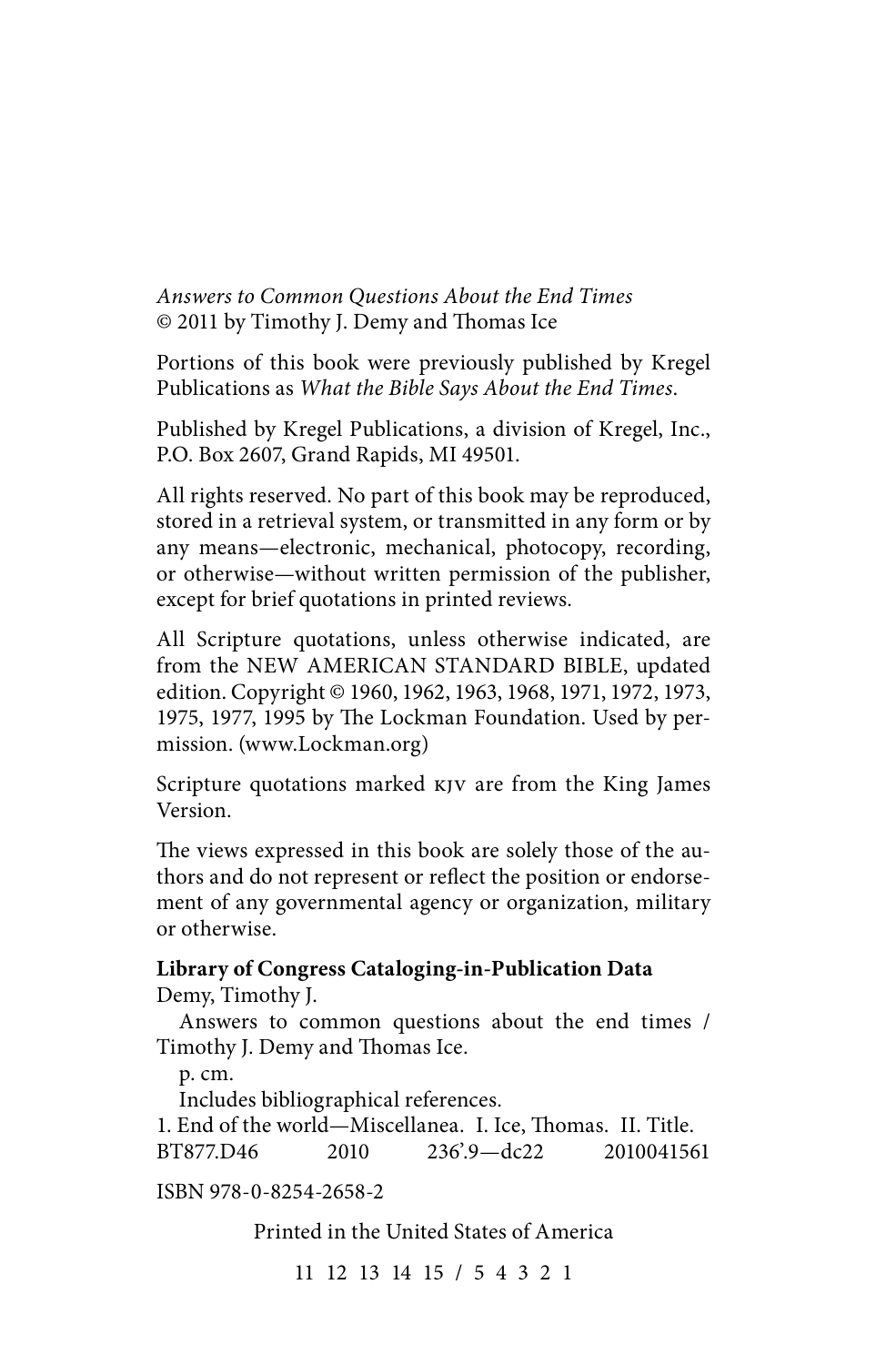## Contents

*About This Series 9 Introduction 11*

#### Part 1: What Is Bible Prophecy? 13

- 1. How much prophecy is in the Bible? *13*
- 2. How does the Bible use terms like "end times"? *14*
- 3. How should Bible prophecy be interpreted? *15*
- 4. What is premillennialism? *22*
- 5. What is amillennialism? *24*
- 6. What is postmillennialism? *26*
- 7. What is preterism? *28*
- 8. Is the fulfillment of Bible prophecy best understood as being past, present, or future? *36*
- 9. What is the relationship between Israel and the church in prophecy? *39*
- 10. What does the Bible teach about prophetic date-setting? *43*

#### Part 2: What Does the Bible Teach About the Rapture? 50

- 11. What is the rapture? *50*
- 12. What New Testament terms refer to the rapture? *51*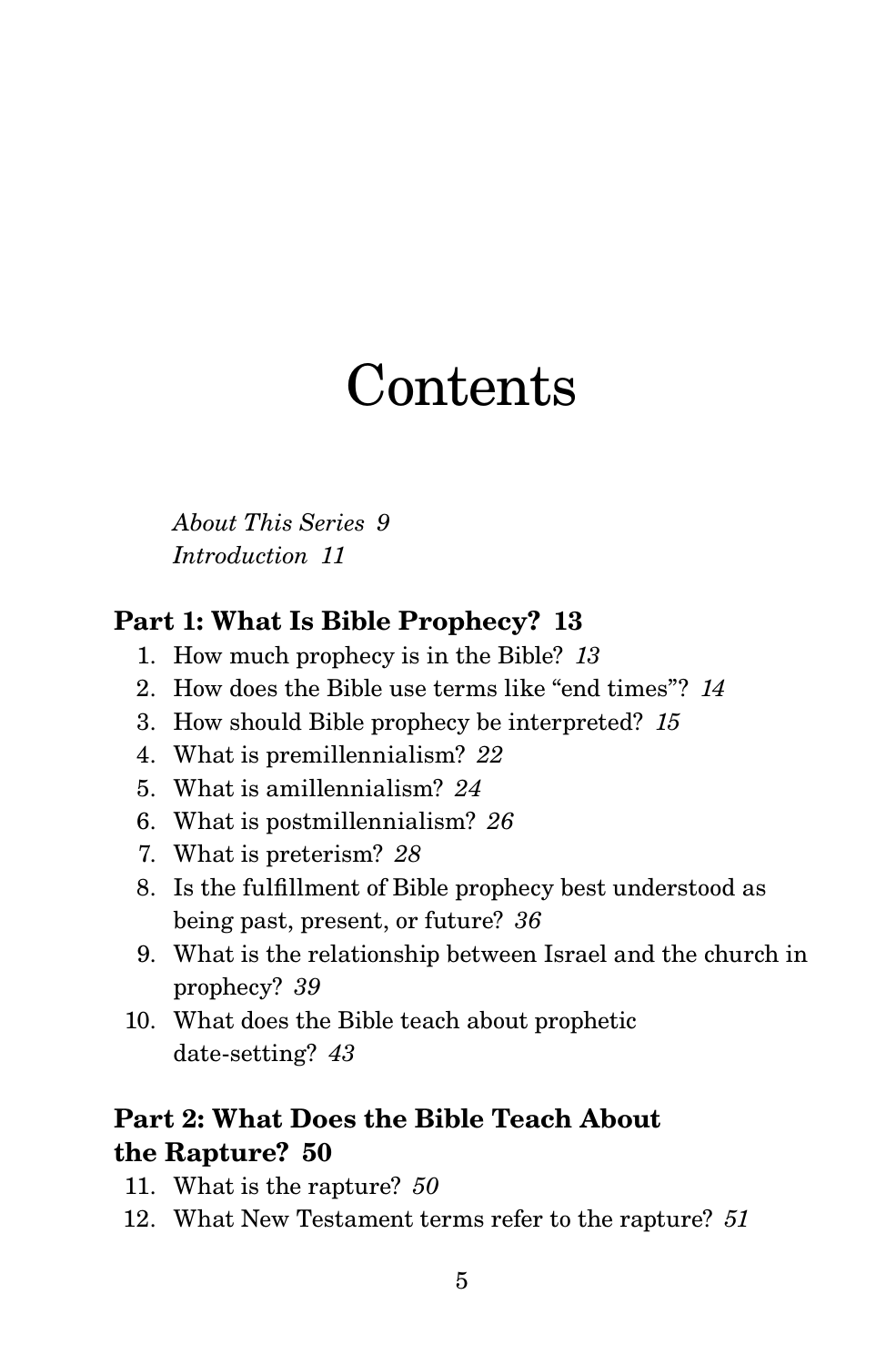- 13. When does the rapture take place in relation to the tribulation? *53*
- 14. What is imminency and why is it significant for the rapture? *55*

#### Part 3: What Does the Bible Teach About the Tribulation? 59

- 15. What is the tribulation? *60*
- 16. Where does the Bible teach about the tribulation? *61*
- 17. What is the purpose of the tribulation? *66*
- 18. What are the major events of the tribulation? *68*
- 19. Why would present-day Christians want the Jews back in the land of Israel if so many of them are going to die in the tribulation? *74*
- 20. What are Daniel's Seventy Weeks and how do they relate to the tribulation? *77*
- 21. How does the Antichrist relate to the tribulation? *79*
- 22. What is the mark of the beast and who has it? *82*
- 23. What are the seal, trumpet, and bowl judgments? *87*
- 24. What and who are the four horsemen? *93*
- 25. What is Armageddon and how does it relate to the tribulation? *95*
- 26. What happens at the end of the tribulation and why does it all matter today? *96*

#### Part 4: What Does the Bible Teach About the Second Coming? 99

- 27. Where does the Bible teach about the second coming of Jesus Christ? *100*
- 28. What will happen after the second coming of Jesus Christ? *101*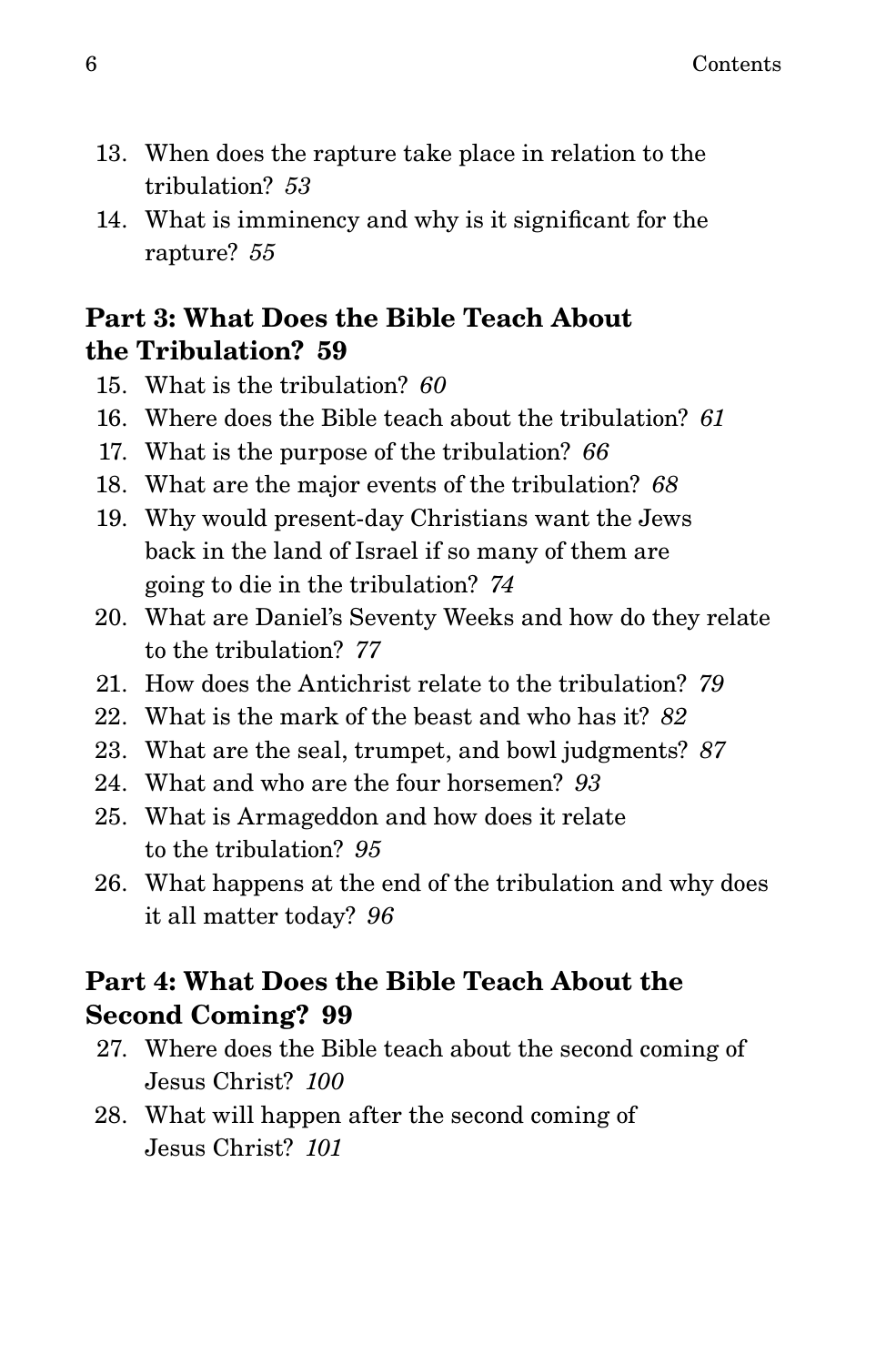#### Part 5: What Does the Bible Teach About the Millennium? 104

- 29. Where does the Bible teach about the millennium? *105*
- 30. What is the purpose of the millennium? *108*
- 31. Who will be in the millennium? *110*
- 32. What are the major events and who are the key personalities of the millennium? *111*
- 33. What are the characteristics of the millennium? *112*
- 34. What happens at the end of the millennium? *116*
- 35. Why does the millennium matter? *116*

#### Part 6: What Does the Bible Teach About Heaven and the Eternal State? 118

- 36. Where does the Bible teach about heaven? *118*
- 37. Is there any difference between heaven and eternity? *121*
- 38. Where is heaven and does it exist now? *121*
- 39. When does the eternal state or eternity begin? *122*
- 40. What will take place in heaven? *123*
- 41. How can I be sure I will go to heaven? *124*

*Notes 128 Recommended Reading 134 About the Authors 137*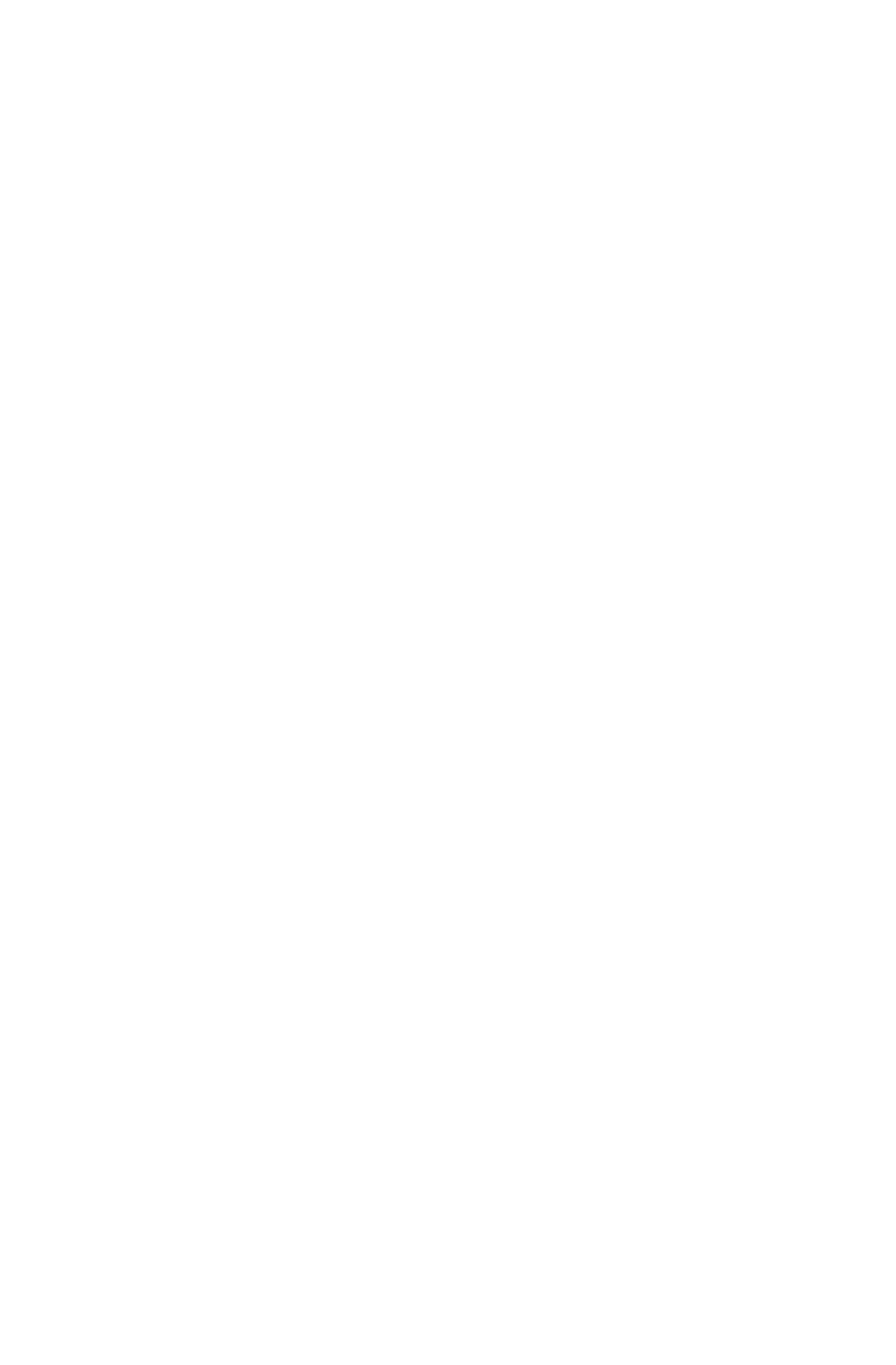## About This Series

The Answers to Common Questions series is designed to pro-<br>vide readers a brief summary and overview of individual topics and issues in Christian theology. For quick reference and ease in studying, the works are written in a question and answer format. The questions follow a logical progression so that those reading straight through a work will receive a greater appreciation for the topic and the issues involved. The volumes are thorough, though not exhaustive, and can be used as a set or as single volume studies. Each volume is fully documented and contains a recommended reading list for those who want to pursue the subject in greater detail.

The study of theology and the many issues within Christianity is an exciting and rewarding endeavor. For two thousand years, Christians have proclaimed the gospel of Jesus Christ and sought to accurately define and defend the doctrines of their faith as recorded in the Bible. In 2 Timothy 2:15, Christians are exhorted: "Be diligent to present yourself approved to God as a workman who does not need to be ashamed, accurately handling the word of truth." The goal of these books is to help you in your diligence and accuracy as you study God's Word and its influence in history and thought through the centuries.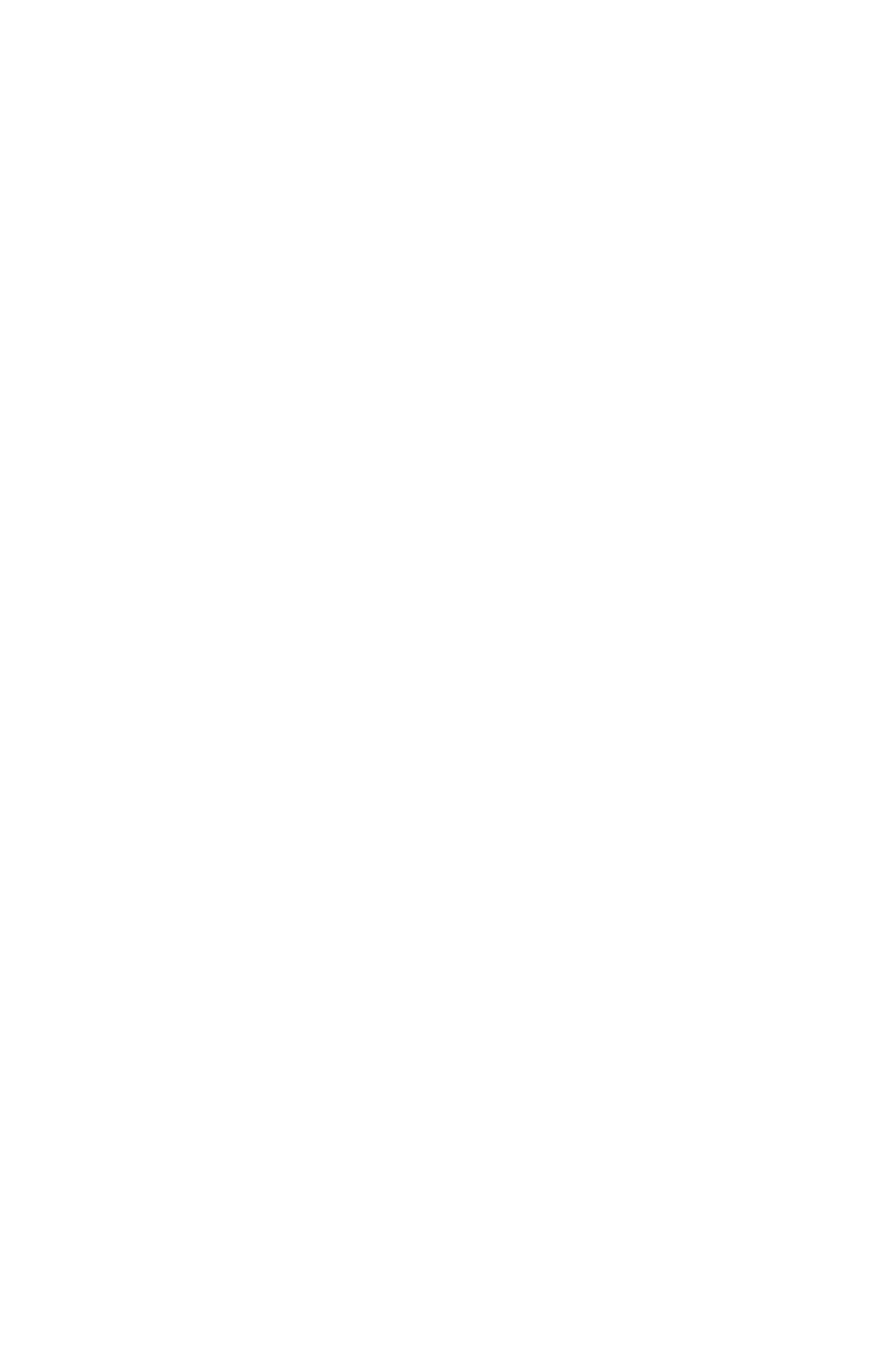# Introduction

The study of prophecy and its puzzling pieces is an endeavor that is detailed and complex, but not beyond comprehension or resolution. It is open to error, misinterpretation, and confusion. However, such possibilities should not cause any Christian to shy away from either the study of prophecy or engagement in honest and irenic discussions about it. If you will spend the time studying Bible prophecy, the rewards will be great and the satisfaction will remain with you as you grow in your knowledge and love of our Lord Jesus Christ and His Word.

There are hundreds of questions that can be asked regarding the verses of prophecy found in the Bible and the events they predict. Like a jigsaw puzzle with hundreds of pieces, so too is Bible prophecy. Our intent in the following pages is to provide what is, essentially, the borders of the prophetic jigsaw puzzle, so that you will be able to continue your study of prophecy within a framework.

The theological perspective presented throughout the series is that of premillennialism and pretribulationism. We recognize that this is not the only position embraced by evangelical Christians, but we believe that it is the most widely held and prominent perspective. It is also our conviction that premillennialism, and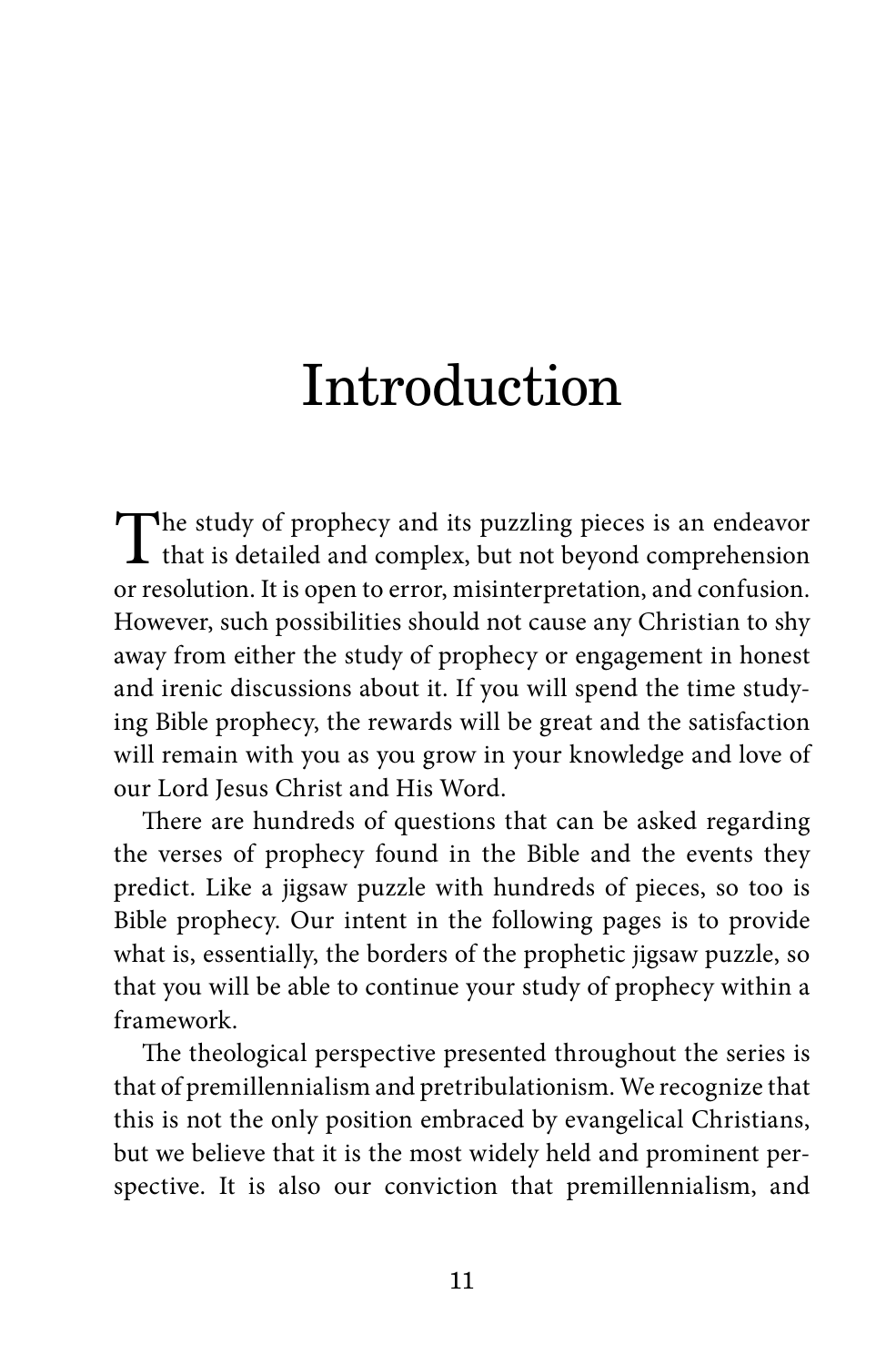12 Introduction

specifically pretribulationism, *best* explains the prophetic plan of God as revealed in the Bible. We have placed a list of recommended readings at the end of the book to help guide readers who want to pursue the subject further.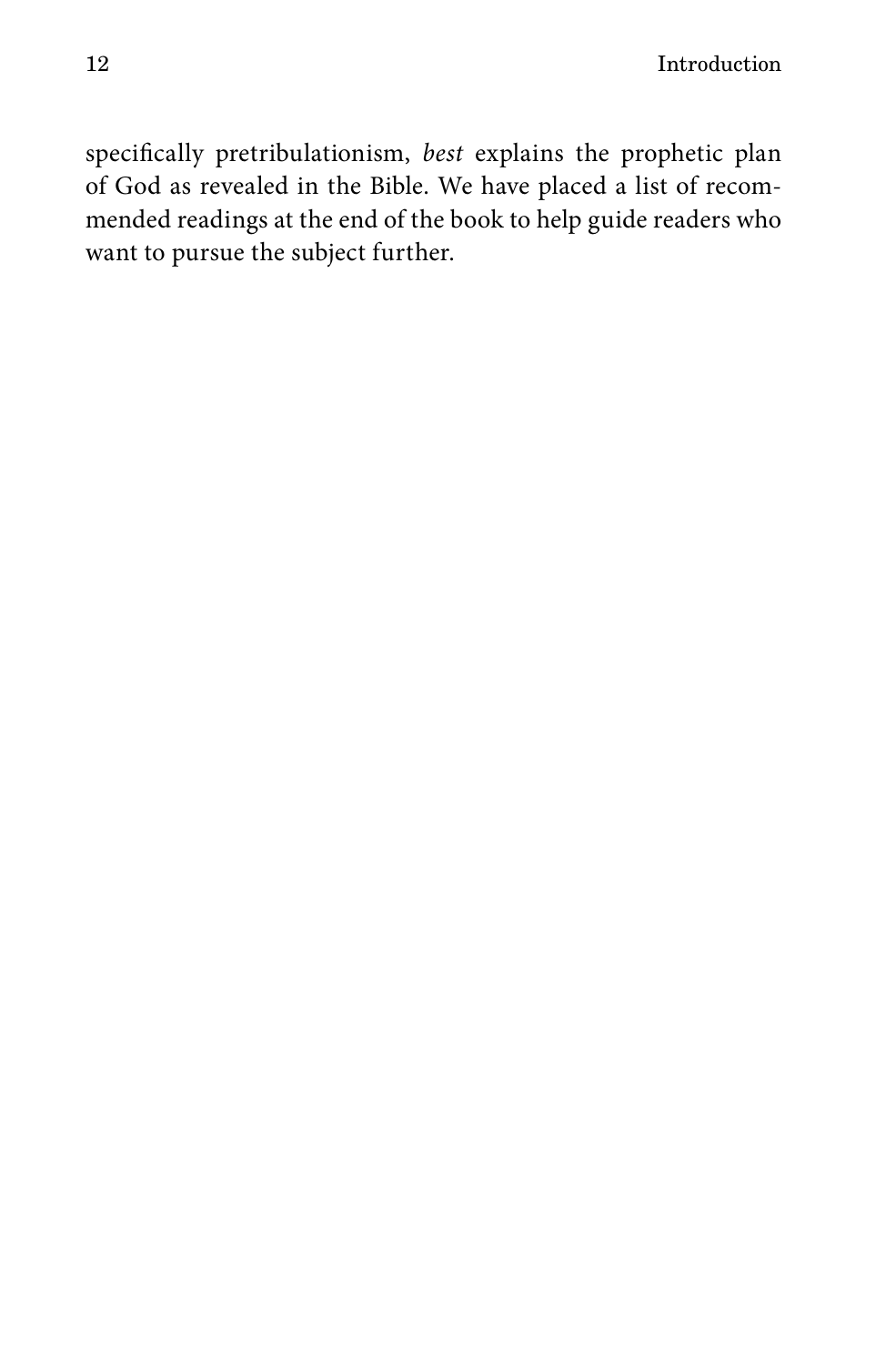## $\begin{array}{|c|c|c|c|}\n\hline\n\text{PART I}\n\end{array}$ What Is Bible Prophecy?

#### 1. How much prophecy is in the Bible?

Prophecy permeates the pages of Scripture. "The number of prophecies in the Bible is so large," declares Old Testament scholar Dr. Walter Kaiser, "and their distribution so evenly spread through both Testaments and all types of literary forms that the interpreter is alerted to the fact that he or she is dealing with a major component of the Bible."1 Dr. Kaiser reports that the late Dr. J. Barton Payne calculated that 27 percent of the Bible deals with prophecy. Only Ruth and Song of Solomon in the Old Testament, and the short Epistles of Philemon and 3 John in the New Testament have no prophetic portions at all. According to Dr. Kaiser, "The highest percentages of predictive material are found in the small books of Zephaniah (89 percent), Obadiah (81 percent), and Nahum (74 percent). In the New Testament, the honors go to Revelation (63 percent), Hebrews (45 percent), and 2 Peter (41 percent)."2 In the New Testament, as many as one out of twelve verses deal with the second coming of Jesus Christ. In the Epistles, the second coming is found in one out of ten verses. Such preoccupation by God in His Word with the subject of prophecy is not something that should be neglected or dismissed. How a person views prophetic events, including the second coming, greatly affects his or her view of present-day Christian living and spirituality.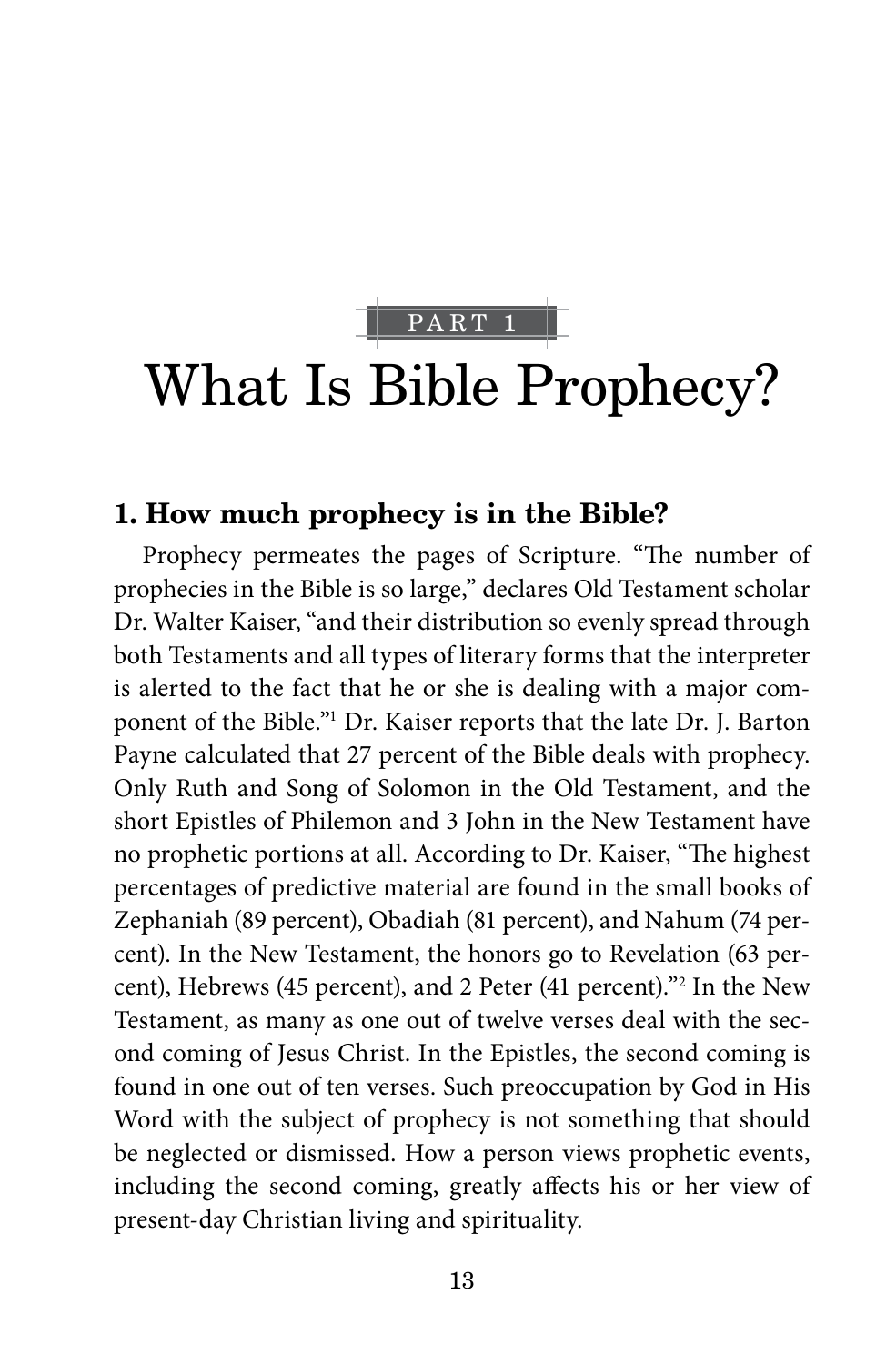#### 2. How does the Bible use terms like "end times"?

There are a number of different expressions that appear in the Bible to speak of the end times. Sometimes people read in the Bible about the "last days," "end times," etc., and tend to think that all of these phrases all of the time refer to the same thing. This is not the case. Just as in our own lives, there are many endings. There is the end of the workday, the end of the day according to the clock, the end of the week, the end of the month, and the end of the year. Just because the word "end" is used does not mean that it always refers to the same time. The word "end" is restricted and precisely defined when it is modified by the prepositional phrase "of the day," "of the week," "of the year," etc. So it is in the Bible, that the term "end times" may refer to the end of the current church age or it may refer to the end of other times.

The Bible teaches that this present age will end with the rapture, followed by the tribulation which will end with the second coming of Messiah to the earth. Thus, we must distinguish between the "last days" of the present age, the church age, and the "last days" of Israel's future tribulation. Note the following chart that classifies and distinguishes between passages referring to the end of the church age and the "last days" for Israel.

| <b>Israel</b>                                                                              | Church                                                            |
|--------------------------------------------------------------------------------------------|-------------------------------------------------------------------|
| "latter days"—Deuteronomy<br>4:30; 31:29; Jeremiah 30:24; 48:47;<br>Daniel 2:28; 10:14     | "later times"—1 Timothy 4:1                                       |
| "last days"—Isaiah 2:2; Jer-<br>emiah 23:20; 49:39; Ezekiel 38:16;<br>Micah 4:1; Acts 2:17 | "last days"—2 Timothy 3:1;<br>Hebrews 1:2; James 5:3; 2 Peter 3:3 |
| "last day"-John 6:39, 40, 44,<br>54; 11:24; 12:48                                          | "last times" $-1$ Peter 1:20;<br>Jude 18                          |
| "latter years"—Ezekiel 38:8                                                                | "last time"—1 Peter 1:5; 1 John<br>2:18                           |

Biblical Use of Last Days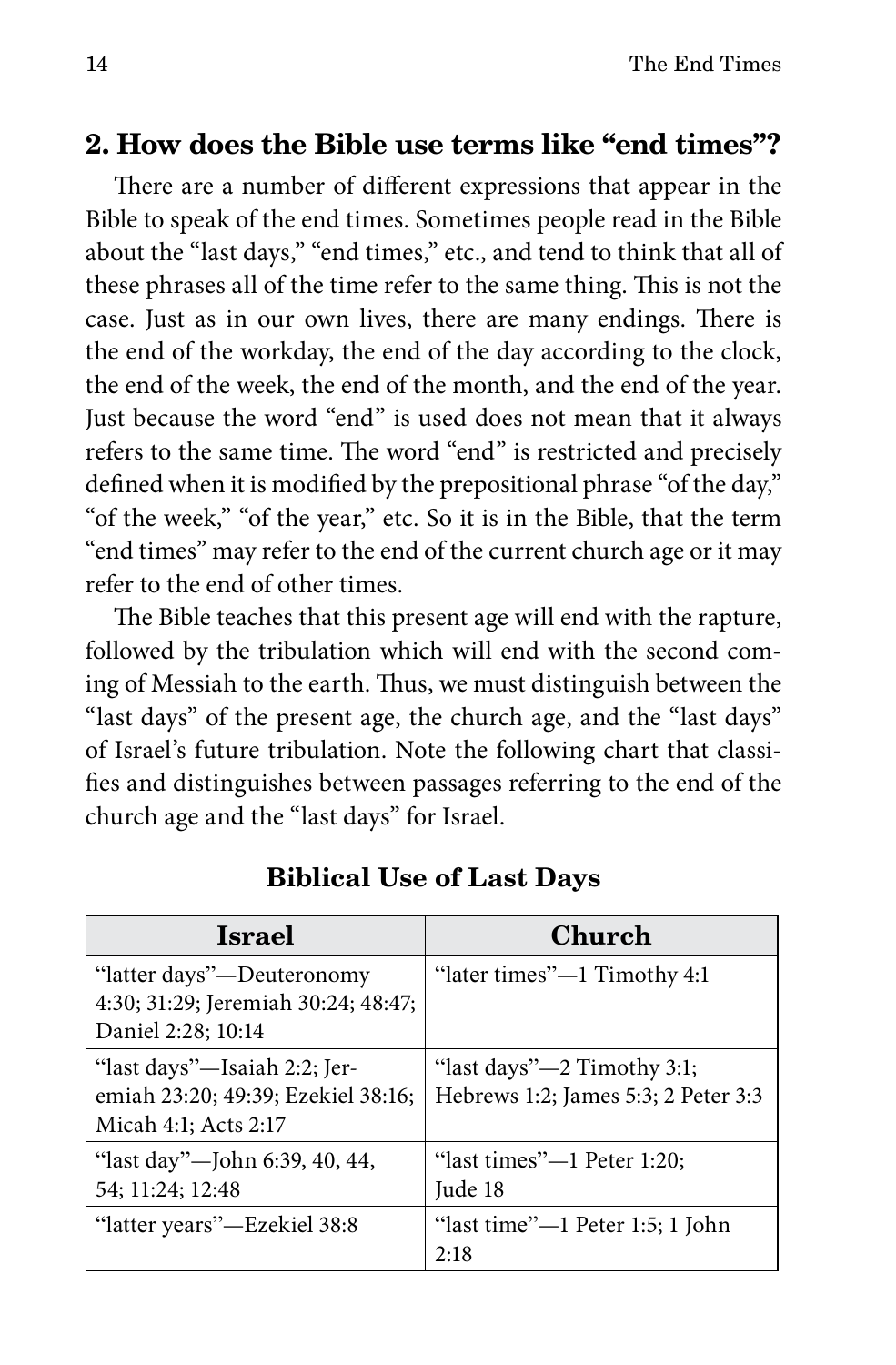The Bible clearly speaks of a last day or end time, but it does not always refer to the same period of time with that phrase. The contextual referent enables the reader to know whether the Bible is speaking of the last days relating to Israel or the end times in reference to the church.

#### 3. How should Bible prophecy be interpreted?

Words matter. They have meanings and they are used in a variety of ways in any and every language. Part of the process of what is known as hermeneutics, or the interpreting of literary texts, is understanding the framework within which any interpretation is made. Consistent literal interpretation is essential to properly understanding what God is saying in the Bible. Yet some people believe that consistent literal interpretation is either impossible or impractical. One critic believes it to be a "presumption" that "is unreasonable" and "an impossible ideal."3 In spite of false characterization, what do we mean by consistent literal interpretation?

The dictionary defines *literal* as "belonging to letters." Further, it says literal interpretation involves an approach "based on the actual words in their ordinary meaning, . . . not going beyond the facts."4 Literal interpretation is something that is very easily understood and done: "Literal interpretation of the Bible simply means to explain the original sense of the Bible according to the normal and customary usages of its language."5 How is this done? It can only be accomplished through an interpretation of the written text, that includes consideration of the grammatical (according to the rules of the grammar of the original languages), historical (consistent with the historical setting of the passage), and contextual (in accord with its literary context) aspects of interpretation.

#### *Grammatical Interpretation*

The grammatical aspect of literal interpretation considers the impact that grammar has on a passage. This means that any person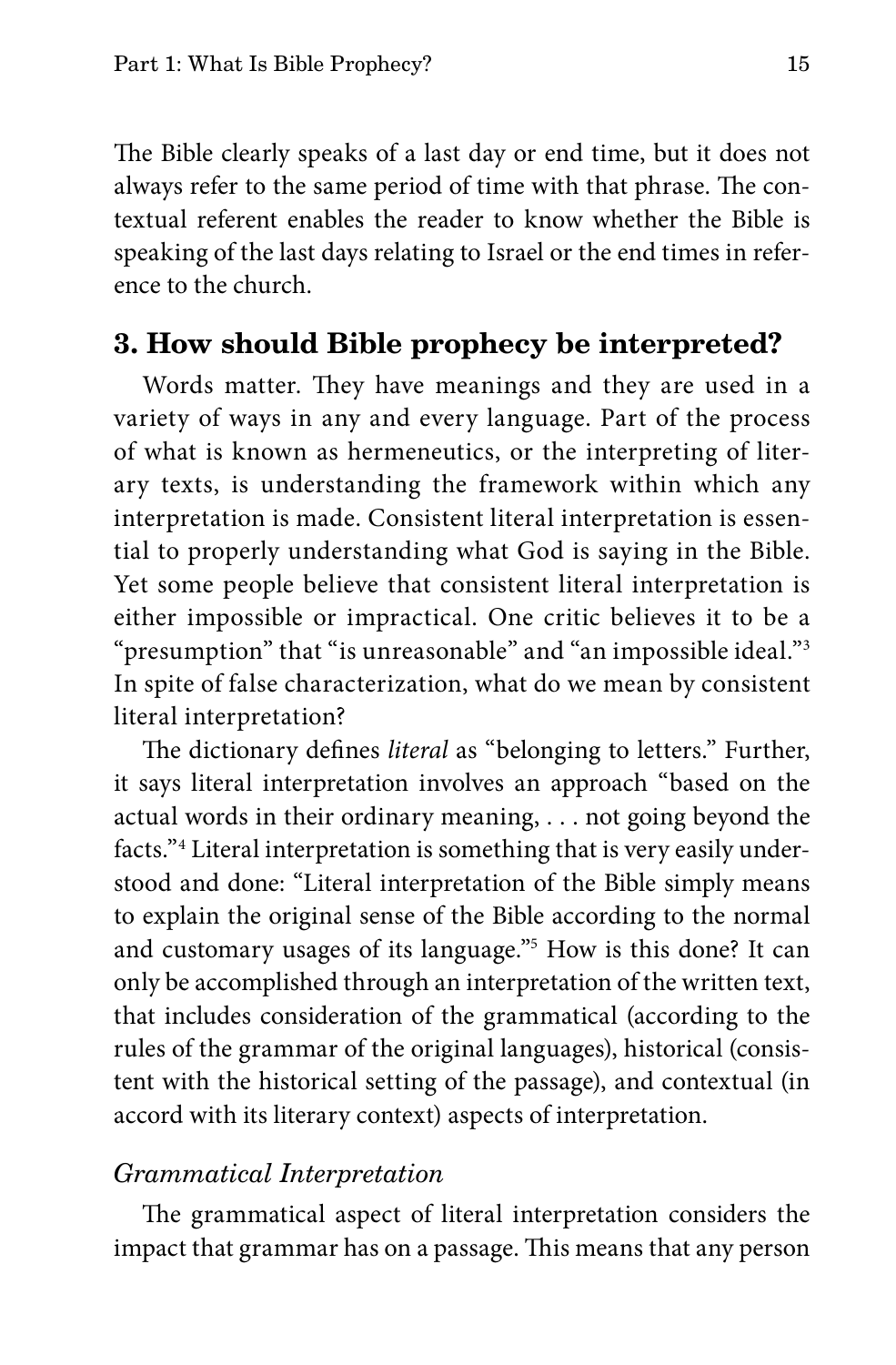studying the text should correctly analyze the grammatical relationships that words, phrases, and sentences have with one another. Biblical scholar Dr. Roy Zuck writes:

When we speak of interpreting the Bible grammatically, we are referring to the process of seeking to determine its meaning by ascertaining four things: (a) the meaning of words (lexicology), (b) the form of words (morphology), (c) the function of words (parts of speech), and (d) the relationships of words (syntax).6

Dr. Zuck gives further amplification of the four areas noted previously:

In the meaning of words (lexicology), we are concerned with (a) etymology—how words are derived and developed, (b) usage—how words are used by the same and other authors, (c) synonyms and antonyms—how similar and opposite words are used, and (d) context—how words are used in various contexts.

In discussing the form of words (morphology) we are looking at how words are structured and how that affects their meaning. For example the word *eat* means something different from *ate*, though the same letters are used. The word *part* changes meaning when the letter *s* is added to it to make the word *parts*. The function of words (parts of speech) considers what the various forms do. These include attention to subjects, verbs, objects, nouns, and others, as will be discussed later. The relationships of words (syntax) are the way words are related or put together to form phrases, clauses, and sentences.7

The grammatical aspect of literal interpretation lets the reader know that any interpretation conflicting with grammar is invalid.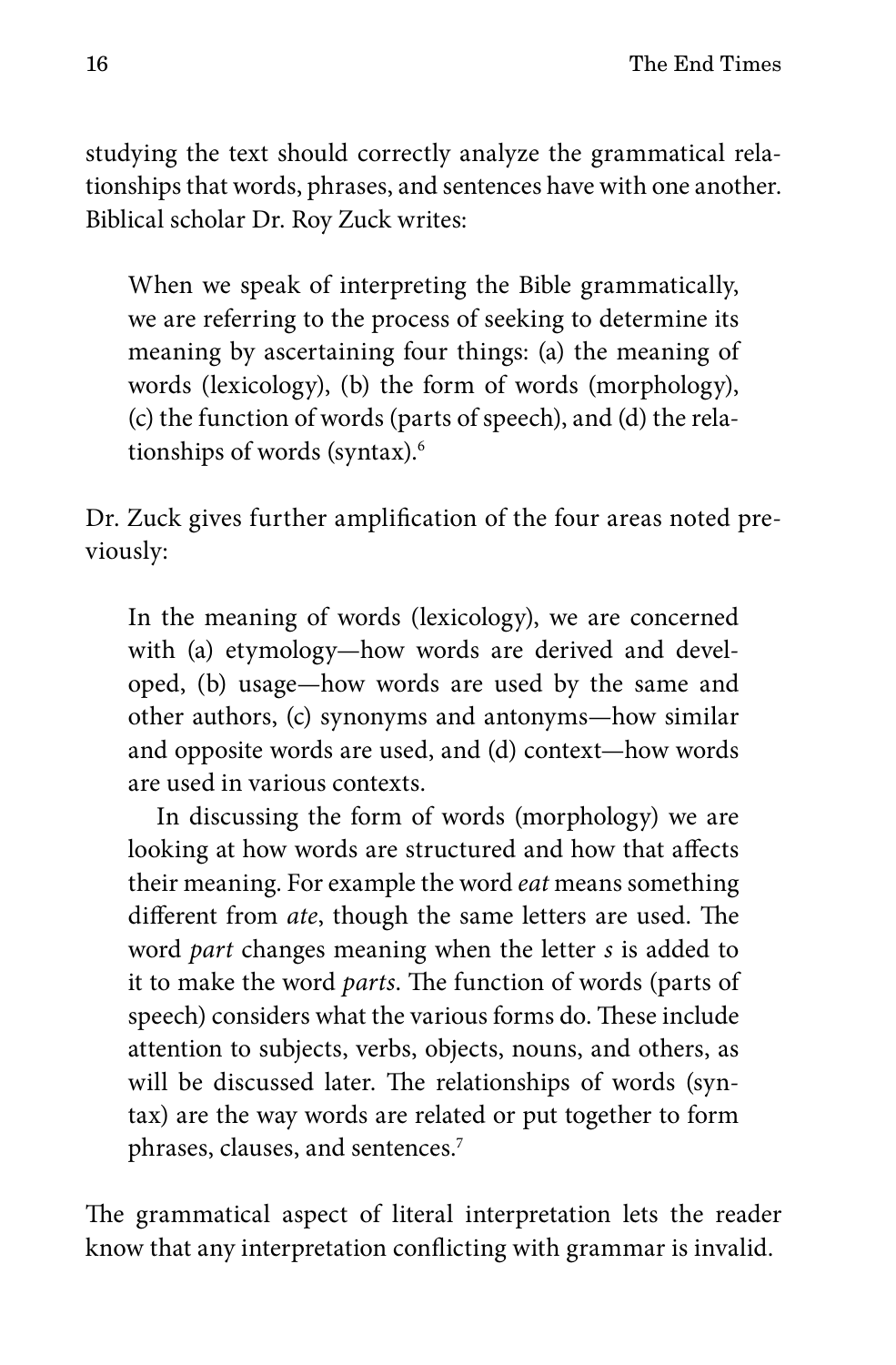#### *Historical Interpretation*

Proper interpretation of the Bible means that the historical context must be taken into account. This aspect means that one must consider the historical setting and circumstances in which the books of the Bible were written. Dr. Paul Tan explains:

The proper concept of the historical in Bible interpretation is to view the Scriptures as written during given ages and cultures. Applications may then be drawn which are relevant to our times. For instance, the subject of meat offered to idols can only be interpreted from the historical and cultural setting of New Testament times. Principles to be drawn are relevant to us today.8

Understanding the cultural and historical background for a passage is crucial to accurate interpretation.

#### *Contextual Interpretation*

Any passage that is taken out of context is a pretext and leads to error in interpretation. Yet, one of the most common mistakes made by those who are found to have misinterpreted a passage in the Bible is that of taking a verse out of its divinely ordered context. Even though a sentence may be taken from the Bible, it is not the Word of God if it is placed into a context that changes the meaning from that which God intended in its original context. Dr. Zuck writes:

The context in which a given Scripture passage is written influences how that passage is to be understood. Context includes several things:

- the verse(s) immediately before and after a passage
- the paragraph and book in which the verses occur
- the dispensation in which it was written
- • the message of the entire Bible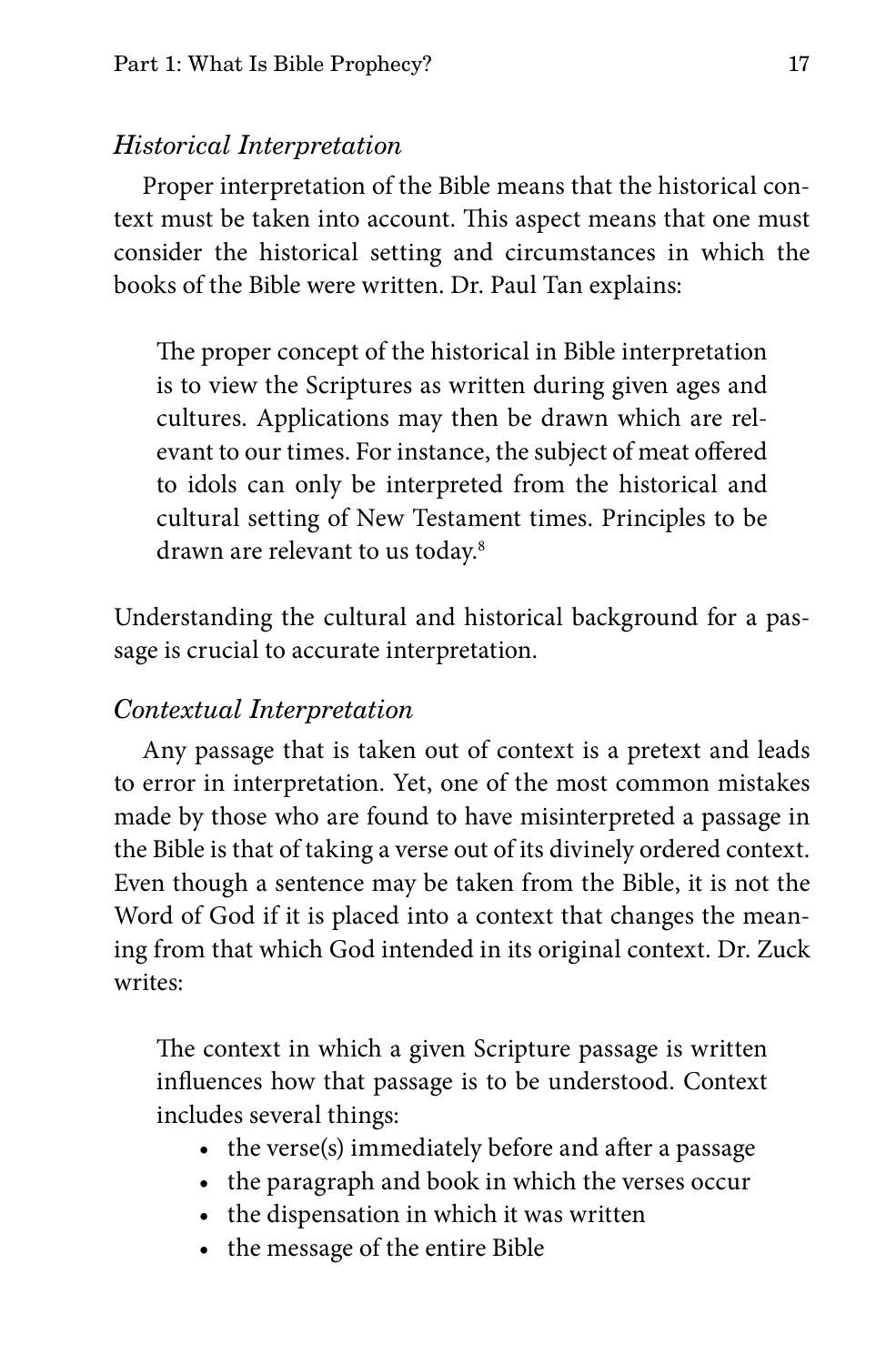• the historical-cultural environment of that time when it was written.<sup>9</sup>

A widely used example of a verse taken out of context is 2 Chronicles 7:14: "My people who are called by My name humble themselves and pray . . . ." Frequently this verse is quoted as an explanation of social and moral decline in the United States. Because "My people" are addressed, it is said that the success of a nation is dependent upon the obedience of Christians to the Lord. Thus, God blesses or curses a nation in accordance with Christian obedience. Then 2 Chronicles 7:14 is cited as a formula for national restoration because the passage says to "humble themselves and pray and seek My face and turn from their wicked ways, then I will hear from heaven, will forgive their sin and will heal their land."

We believe that this is an illustration of a passage taken out of context because of the following contextual factors:

- "My people" are said in 2 Chronicles 6:24 to be "Israel" as is also indicated by the flow of the historical context.
- • Solomon is preparing to dedicate the recently completed Temple and 7:14 is God's renewal of the Mosaic covenant under which Israel and only Israel operates.

Since this passage involves Israel and not the church, it is improper to speculatively relate it to present-day Christianity in the United States or elsewhere. Proper contextual interpretation allows for the general observation that God delights in a humble and obedient people, but obedience and prayer should be offered according to His plan for the church.

#### *Figures of Speech*

Literal interpretation recognizes that a word or phrase can be used either plainly (denotative) or figuratively (connota-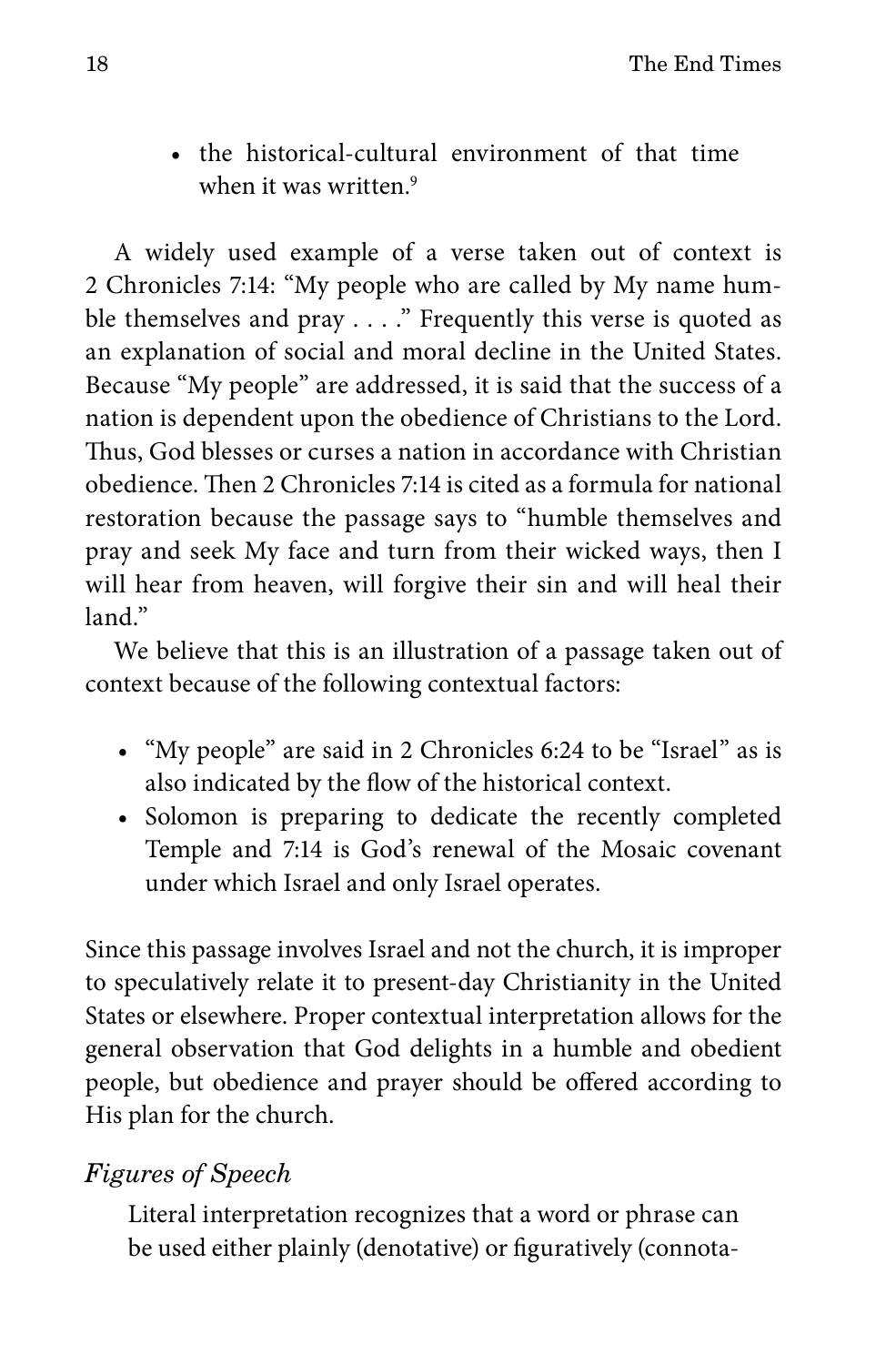tive). As in our own conversations today, the Bible may use plain speech, such as "He died yesterday" (denotative use of language). Or the same thing may be said in a more colorful way, "He kicked the bucket yesterday" (connotative use of language). An important point to be noted is that even though we may use a figure of speech to refer to someone's death, we are using that figure to refer to an event that literally happened. Some interpreters mistakenly think that because a figure of speech may be used to describe an event (i.e., Jonah's experience in the belly of the great fish in Jonah 2), the event was not literal. However, such is not the case. A "golden rule of interpretation" has been developed to help us discern whether or not usage of a figure of speech was intended by an author: When the plain sense of Scripture makes common sense, seek no other sense; therefore, take every word at its primary, ordinary, usual, literal meaning unless the facts of the immediate context, studied in the light of related passages and axiomatic and fundamental truths, indicate clearly otherwise.10

For example, literalists understand that a figure of speech is employed by Isaiah teaching that the Adamic curse upon nature (Gen. 3:8–24) will be reversed in the millennium when he says, "And all the trees of the field will clap their hands" (Isa. 55:12). This figure is discerned by specific factors in the context in which it was written, all dealing with the removal of the curse upon nature at this future time. Even though figurative language is employed, it will literally happen in the course of human history.

#### *Literal versus Literal*

Dr. Elliott Johnson, a longtime professor of Bible and hermeneutics, has noted that much of the confusion over literal interpretation can be removed when one properly understands the two primary ways the term literal interpretation has been used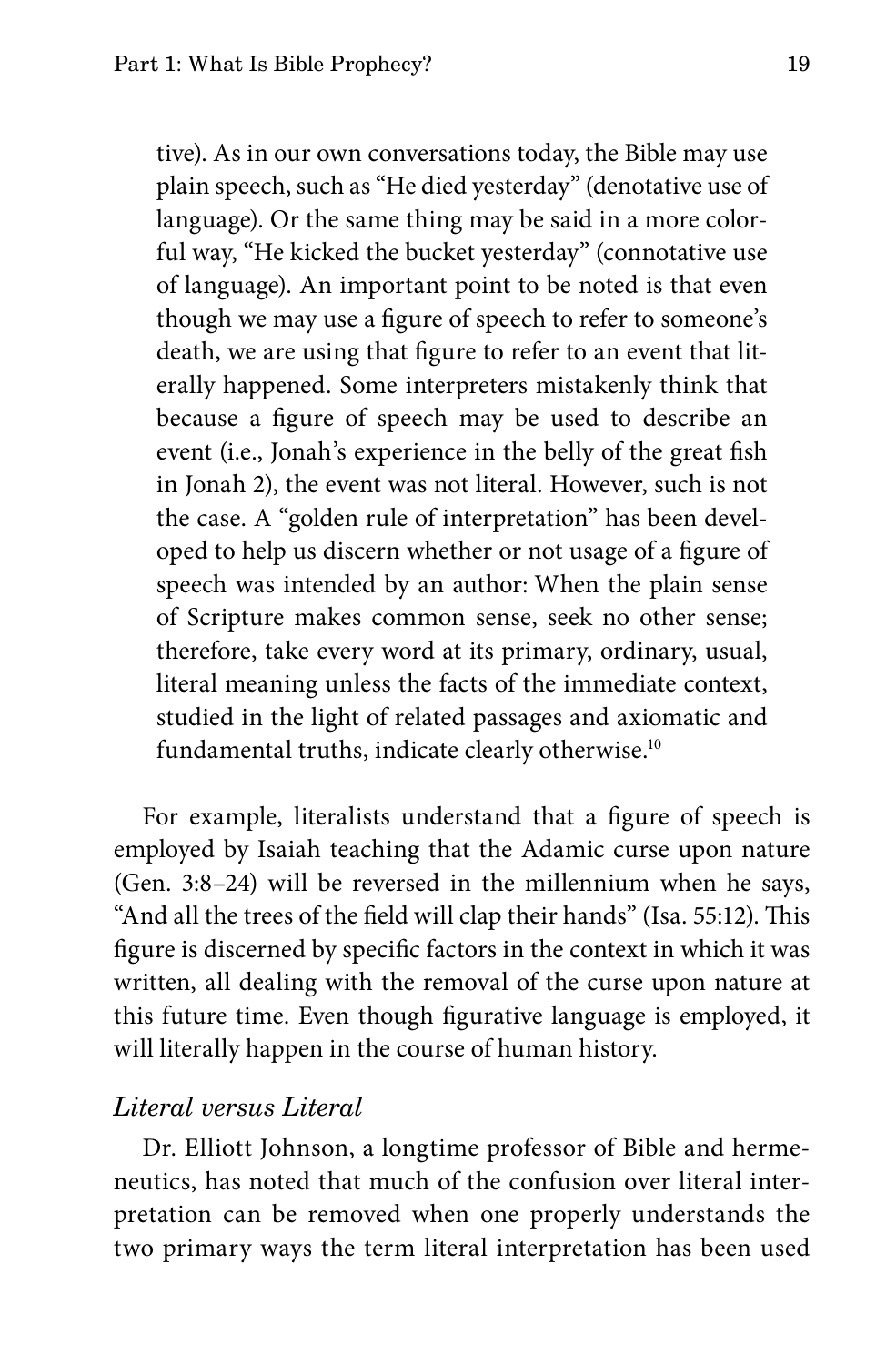throughout church history: "(1) the clear, plain sense of a word or phrase as over against a figurative use, and (2) a system that views the text as providing the basis of the true interpretation."11 Thus, literalists, by and large have used the term *literal* to refer to their system of interpretation (the consistent use of the grammaticalhistorical system; Johnson's second), and once inside that system, *literal* refers to whether or not a specific word or phrase is used in its context in a figurative or literal sense (Johnson's first definition).

Johnson's second use of literal (i.e., systematic literalism) is simply the grammatical-historical system consistently used. The grammatical-historical system was revived by the Protestant Reformers in the sixteenth century. It was set against the spiritual (spiritualized) or "deeper" meaning of the text that was a common approach during the Middle Ages. The literal meaning was used simply as a springboard to a deeper ("spiritual") meaning, which was viewed as more desirable. A classic spiritualized interpretation would for example, see the four rivers of Genesis 2—the Pishon, Havilah, Tigris and Euphrates—as representing the human body, soul, spirit and mind. Coming from such a system, the Reformers saw the need to get back to the literal or textual meaning of the Bible.

The system of literal interpretation is the grammatical-historical or textual approach to interpretation. Use of literalism in this sense could be called "macroliteralism." Within macroliteralism, the consistent use of the grammatical-historical system yields the interpretative conclusion, for example, that *Israel* always and only refers to national Israel. The church will not be substituted for Israel if the grammatical-historical system of interpretation is consistently used because there are no indicators in the text of Scripture that such is the case. Therefore, one must bring an idea from outside the text by saying that the passage really means something that it does not actually say. This kind of replacement approach is a mild form of spiritualized, or allegorical, interpretation. So it is true to speak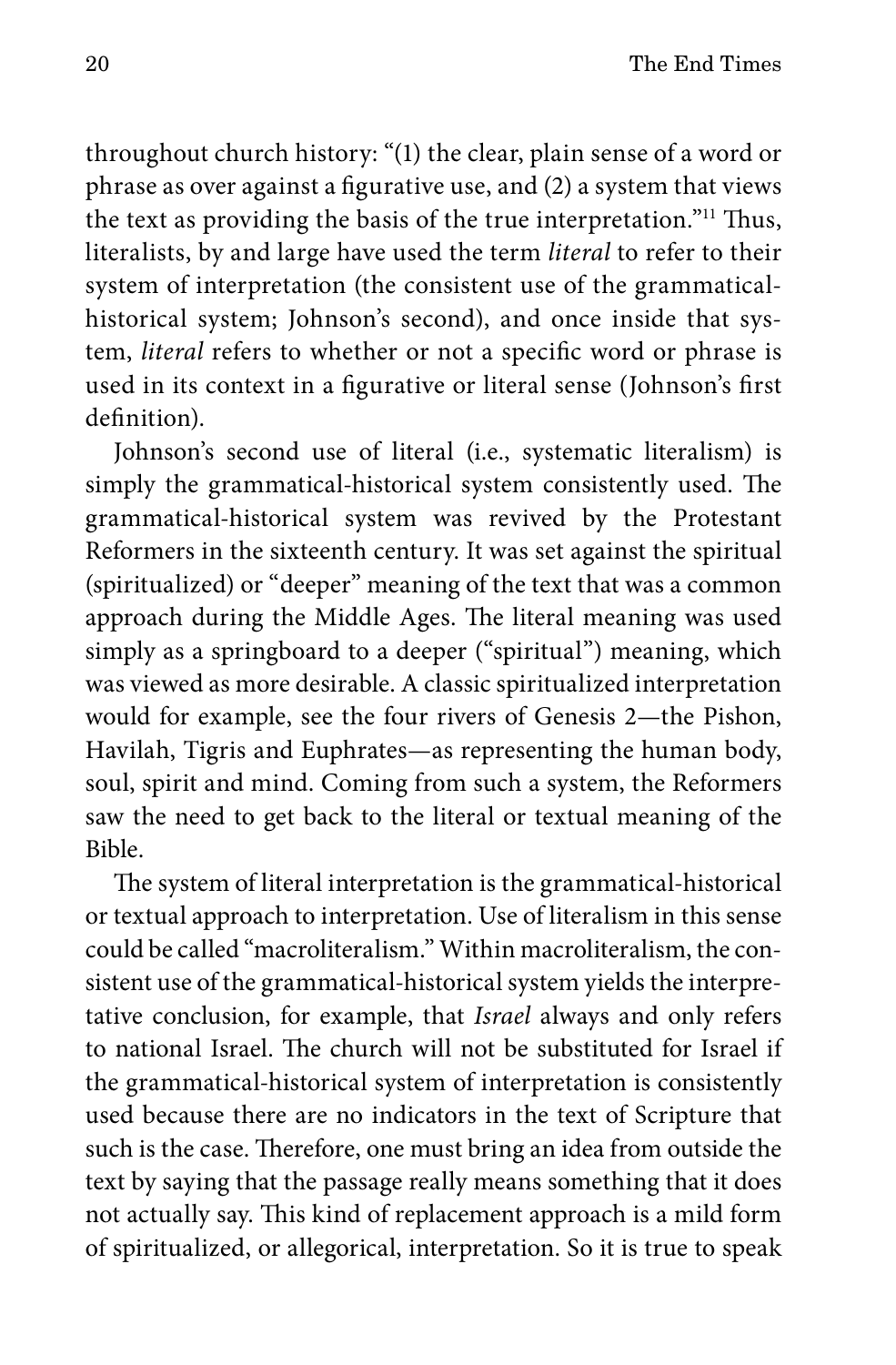of those who replace *Israel* with *the church* as not taking the Bible literally and spiritualizing the text, since such a belief is contrary to a macroliteral interpretation.

Consistent literal interpreters, within the framework of the grammatical-historical system, do discuss whether or not a word, phrase, or the literary genre of a biblical book is a figure of speech (connotative) or is to be taken literally/plainly (denotative). There is discussion among literalists as to whether or not a given word or phrase is being used as a figure of speech, based on the context of a given passage. Some passages are quite naturally clearer than others and a consensus among interpreters develops, whereas other passages may find literal interpreters divided as to whether or not they should be taken as a figure of speech. However, this is more a problem of application than of method.



*Courtesy of Earl Radmacher. Used by permission.*

God's Word is to be understood through literal interpretation. This is very significant in the interpretation of prophetic passages and the study of eschatology (the doctrine of the last things). It is also an important foundation stone supporting the doctrine of the pretribulational rapture, a view of the future to which we as authors adhere (and which is discussed in further detail in the coming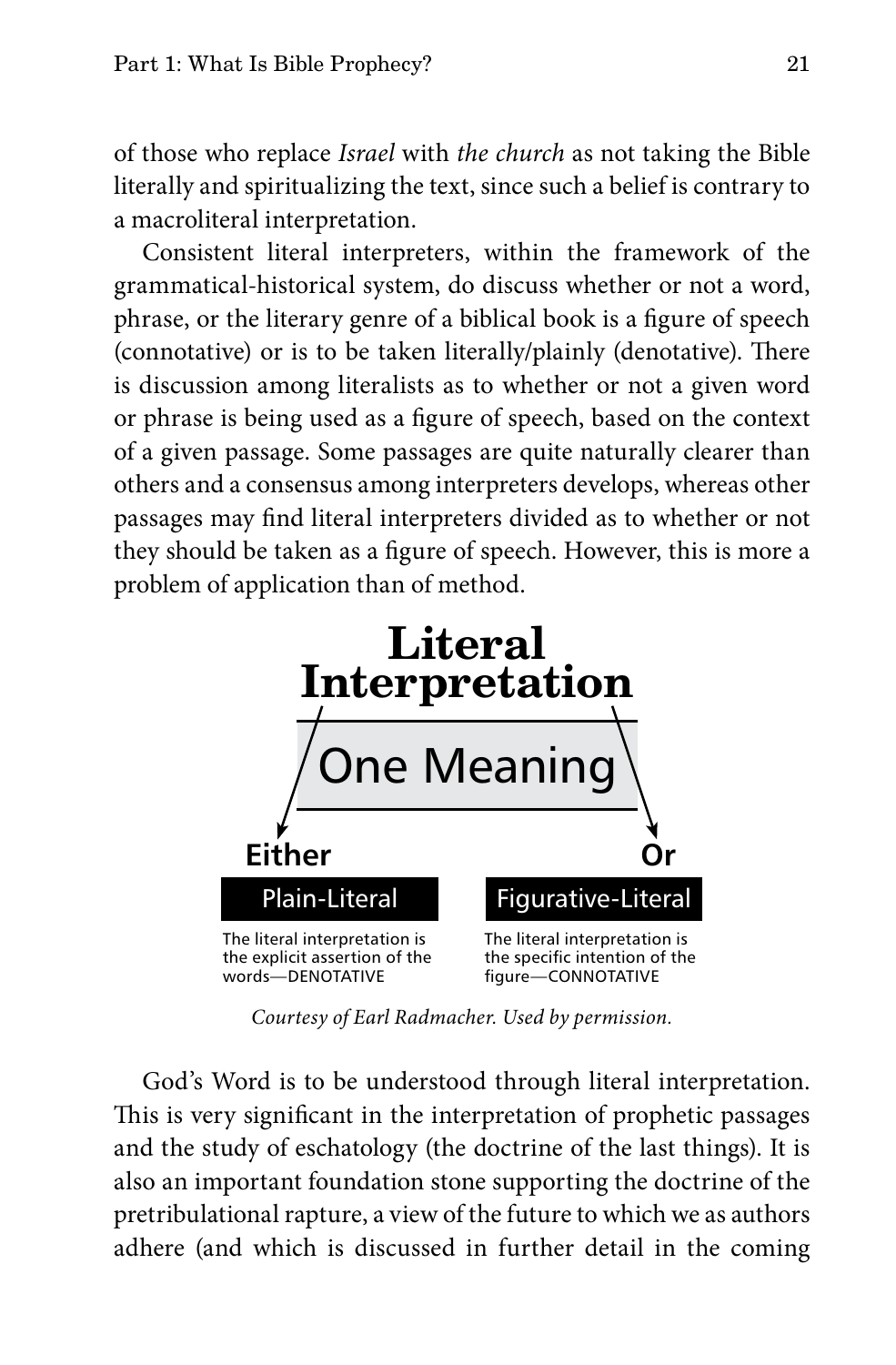pages). When the Bible is consistently interpreted literally, from Genesis to Revelation, the pretribulational position is hard to avoid.

#### 4. What is premillennialism?

Premillennialism is one of the three major views of Bible prophecy (the others are amillennialism and postmillennialism). Premillennialism teaches that the second coming of Jesus Christ to the earth (known also as the second advent), will occur before the establishment of the thousand-year reign of Jesus Christ from Jerusalem described in Revelation 20:1–7. This reign is known as the millennium.

The English theological term *premillennialism* comes from the Latin elements *pre* (before), *mille* (thousand), and *annus* (year). Premillennialism means that Jesus Christ will return to the earth "before the thousand years."

There are hundreds of millennium references in the Old Testament that speak of the time of Israel's end-time restoration to the land in blessing. However, it is not until John receives his revelation on the island of Patmos at the end of the New Testament era that the length of the Messiah's earthly reign is specified.

In the early church, premillennialism was called *chiliasm* (from the Greek term *chilioi* meaning "one thousand" used six times in Revelation 20:2–7). Theologian Dr. Charles Ryrie cites essential features of premillennial view of Christ's reign as follows: "Its duration will be 1,000 years; its location will be on this earth; its government will be theocratic with the personal presence of Christ reigning as King; and it will fulfill all the yet-unfulfilled promises about the earthly kingdom."<sup>12</sup>

Dispensational premillennialism (the majority premillennial view) holds that there will be a future, literal thousand year reign of Jesus Christ upon the earth following the events of the rapture, tribulation, and second coming.

Dispensational premillennialists hold that Israel and the church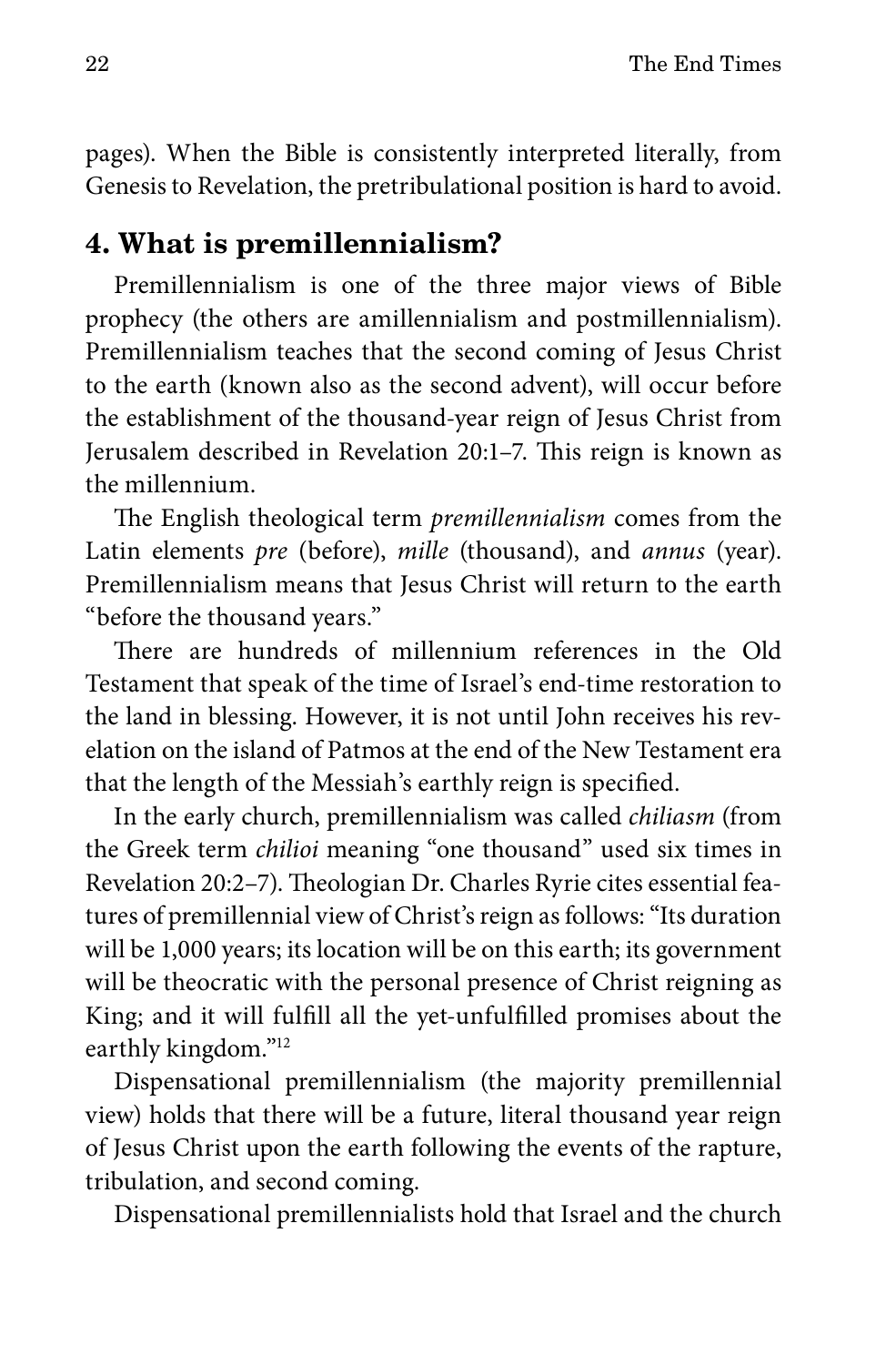are two separate and distinct entities throughout all of history, including the millennium. Covenant premillennialists hold that in the Old and New Testament eras, Israel and the church were the same, but in the millennium they will be separate.

 There are several forms of premillennialism that differ as to how the rapture relates to the tribulation but all teach that the millennium is one thousand literal years and follows Christ's second advent.

Premillennialism, or chiliasm as it was known in the early church, was the earliest of the three millennial systems to arise. Church historian Philip Schaff explains:

The most striking point in the eschatology of the ante-Nicene Age is the prominent chiliasm, or millenarianism, that is the belief of a visible reign of Christ in glory on earth with the risen saints for a thousand years, before the general resurrection and judgment. It was indeed not the doctrine of the church embodied in any creed or form of devotion, but a widely current opinion of distinguished teachers<sup>13</sup>

Premillennialism fell out of favor during the Middle Ages, but was revived by the Puritans in the seventeenth century. It is the viewpoint of a majority of those who are conservative in their approach to biblical interpretation.

Premillennialism is contrasted with the postmillennial teaching that Christ will return after reigning spiritually through the church from His throne in heaven for a long period of time during the current age. Premillennialism is also contrasted with the amillennial view that also advocates a present, but pessimistic, spiritual reign of Christ. Biblical premillennialism is a necessary foundation for pretribulationism since it is impossible for either postmillennialism or amillennialism to support pretribulationism.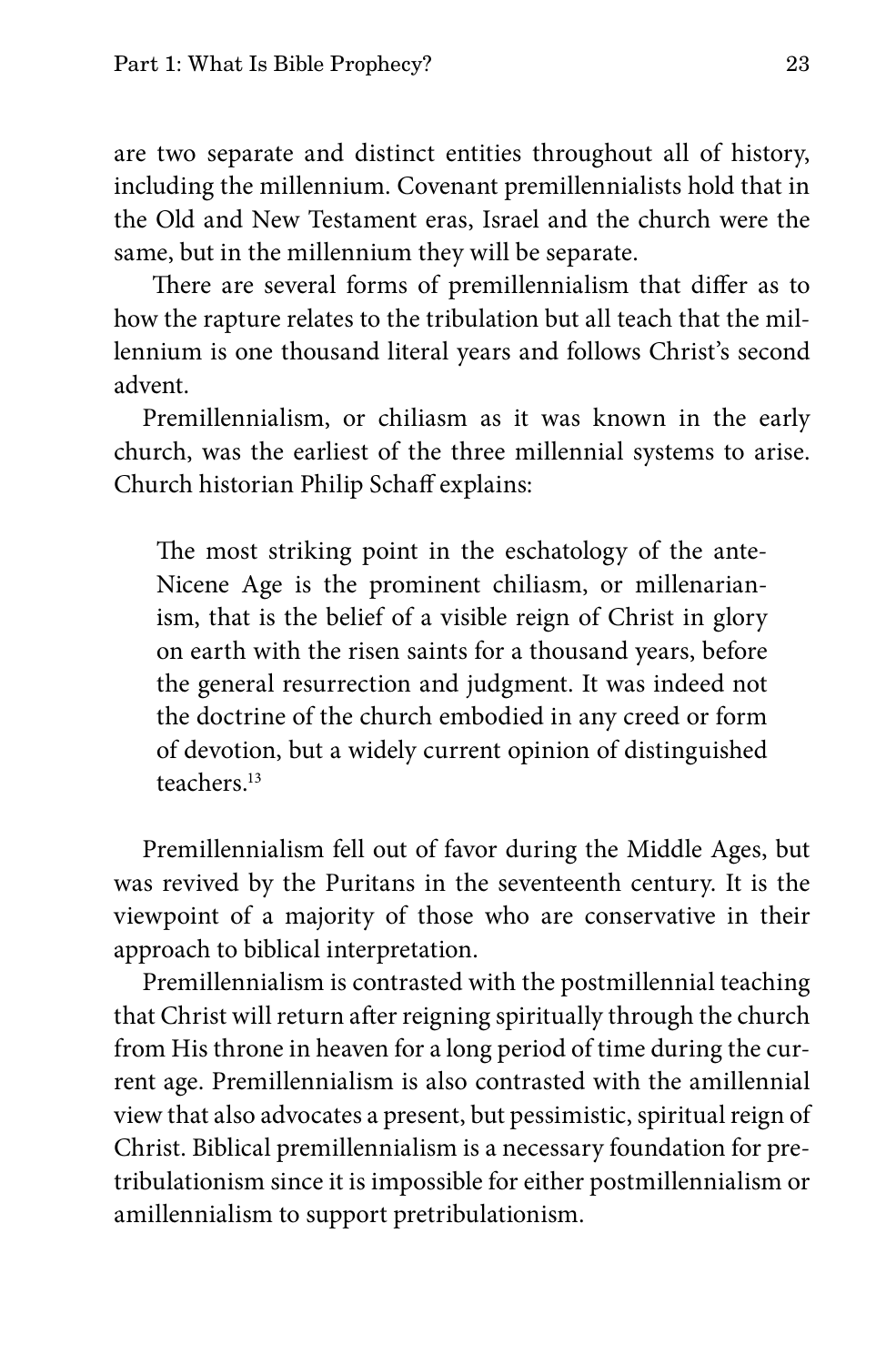

Premillennialism is simply the result of interpreting the whole Bible, Genesis to Revelation, in the most natural and normative way—literally. Many of the critics of premillennialism admit that if the literal approach is applied consistently to the whole of Scripture, then premillennialism is the natural result. If the Old Testament promises are ever going to be fulfilled literally for Israel as a nation, then they are yet in the future. This is also supportive of premillennialism. Premillennialism also provides a satisfactory and victorious end to history in time as humanity through Christ satisfactorily fulfills the creation mandate to rule over the world.

#### 5. What is amillennialism?

Amillennialism is the view or system of eschatology (doctrine of the last things) that holds that there is no literal earthly millennium (thousand-year reign of Jesus Christ on the earth). Amillennialists believe that the millennium is spiritual. While all versions of amillennialism unite around their belief in no earthly millennium, they sometimes differ as to the exact nature and time of the millennium. While all believe that the millennium is spiritual and thus not earthly, some believe that the spiritual kingdom is present during the current era of the church. Some amillennialists believe that the present spiritual reign of God's kingdom consists of the influence that the church exerts through its many worldwide ministries.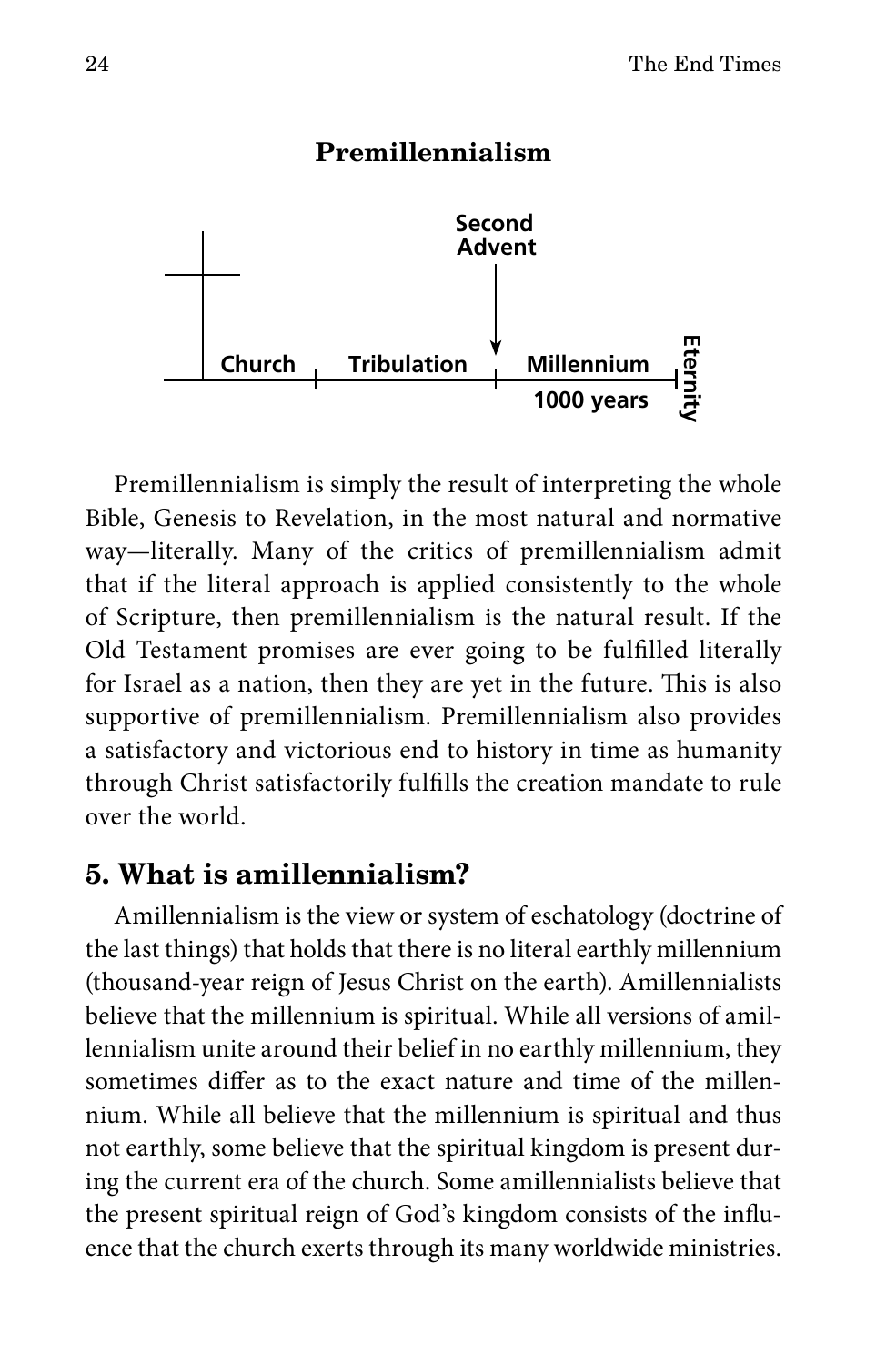Another form teaches that the millennium is composed of the reign of all dead Christians in heaven. Yet another kind believes that the millennium is equal to the eternal state that will commence at the second coming of Jesus Christ to the earth (known also as the second advent). In this view, the new heavens and new earth equals the millennium.

Amillennialism teaches that from the ascension of Christ in the first century until His second coming (no rapture) both good and evil will increase in the world as God's kingdom parallels Satan's kingdom. When Jesus Christ returns the end of the world will occur with a general resurrection and general judgment of all people. It is essentially a spiritualization of the kingdom prophecies.

Amillennialism was not present in the earliest era of the church. (At least there is no positive record of its existence.) It appears to have developed as a result first of opposition to premillennial literalism, and then evolved into a formal system. Amillennialism came to dominate the church when the great church father and theologian Augustine (354–430) abandoned premillennialism for amillennialism. It would probably be safe to say that amillennialism has been the most widely held view for much of the church's history, including most of the Protestant Reformers of the sixteenth century. Dr. Ryrie writes of amillennialism:

One of the popular reasons for preferring amillennialism over premillennialism contrasts the premillennial concept of fulfillment in an earthly kingdom (usually the adjective *carnal* is placed with this phrase) with the amillennial concept of fulfillment of Old Testament prophecies in the church in this age (and usually the adjective *spiritual* is put with this phrase). Thus the system which emphasizes the spiritual church rather than the carnal kingdom is to be preferred. When I hear or read this argument, I want to ask, Since when is the church only spiritual and the kingdom only carnal? The church (look around) has carnal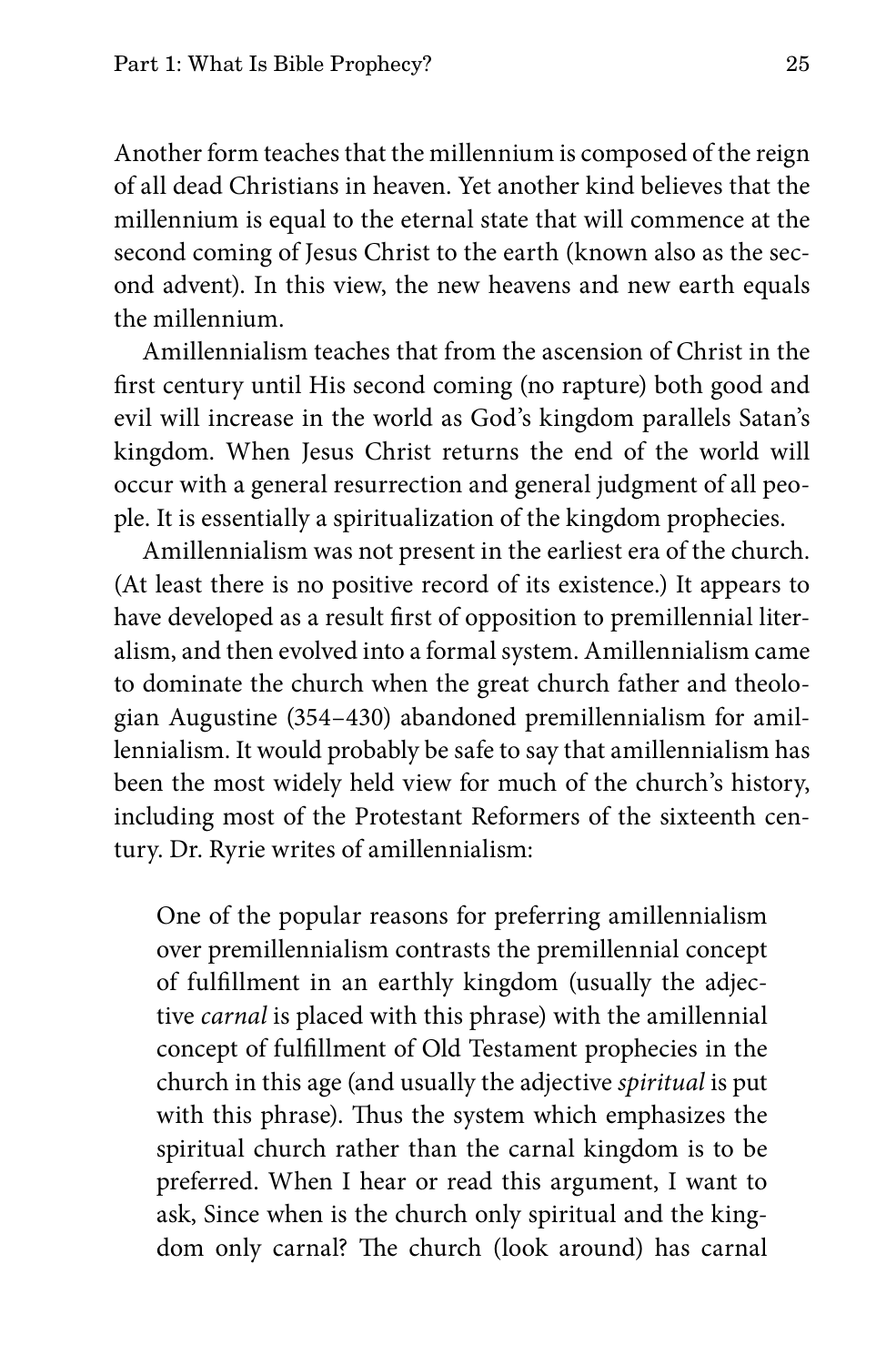people in it, and the kingdom will have many spiritual facets to it. Spiritual and carnal characterize both the church and the future kingdom.14

Always, of course, the conclusive evidence for the truth of a doctrine is not its historical legacy, but rather, its exegetical accuracy.



#### 6. What is postmillennialism?

Postmillennialism is the view or system of eschatology (doctrine of the last things) teaching that the current age is the millennium, which is not necessarily a thousand years. Postmillennialists believe that the kingdom of Jesus Christ will gradually be extended though the preaching of the gospel; the eventual conversion of a majority of people (not necessarily all people); and the progressive growth of righteousness, prosperity, and development in every sphere of life as this growing majority of Christians struggle to subdue the world for Christ. Only after Christianity has dominated the world for a long time will Jesus Christ then return. After the church's glorious reign of victory (like amillennialism), there will be a general resurrection, destruction of the present creation, and entry into the eternal state. Postmillennialism differs from premillennialism and amillennialism in that postmillennialists are optimistic that this victory will be realized without the need for a cataclysmic return of Christ to impose righteousness. Instead, they believe that it will result from the faithful application of the present process.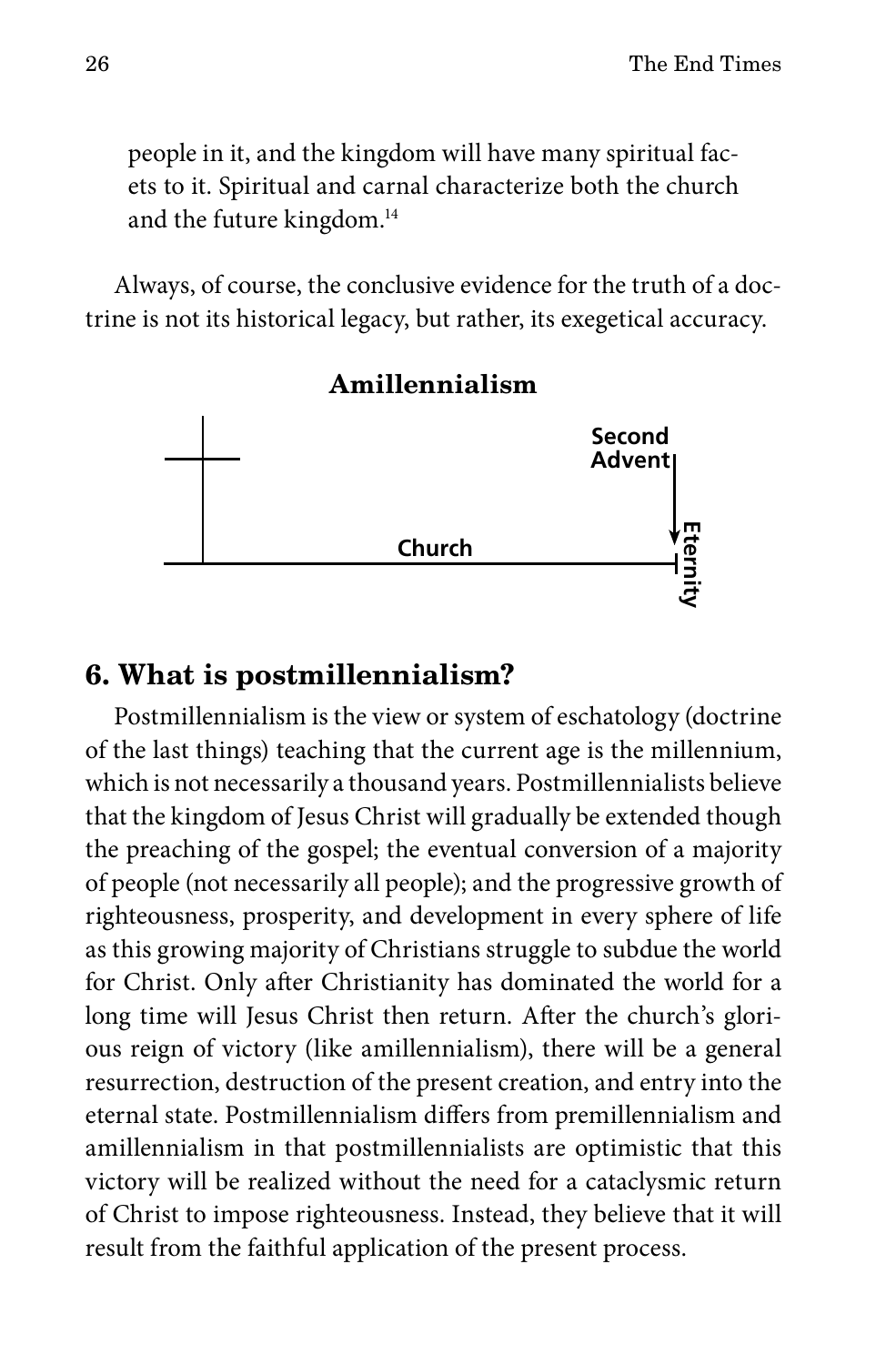Postmillennialism did not develop into a distinct system of eschatology until after the Reformation. Prior to that time, various elements developed that later were included in the theological mix of modern postmillennialism. Postmillennialism was the last major millennial position to develop.

Dr. John Walvoord, probably the greatest scholar and teacher of prophecy in the twentieth century, noted that there are two principle types of postmillennialism:

Stemming from [Daniel] Whitby [1638–1726], these groups provided two types of postmillennialism which have persisted to the twentieth century: (1) a Biblical type . . . finding its material in the Scriptures and its power in God; (2) the evolutionary or liberal theological type which bases its proof on confidence in man to achieve progress through natural means. These two widely separated systems of belief have one thing in common, the idea of ultimate progress and solution of present difficulties.15

Postmillennialism was the dominant view of the millennium in the United States during much of the nineteenth century, but virtually became extinct up until the 1960s. The last several decades have witnessed an upsurge in postmillennialism in some conservative arenas through the Christian Reconstruction movement. (Various lists have been made of the key beliefs of the Reconstructionists, but those beliefs most central to Reconstructionism are: [1] A belief in the sovereignty of God; [2] Postmillennialism; [3] The application of the judicial laws of Moses in modern society; [4] Presuppositional apologetics; [5] The "covenant" concept as the key to understanding the Bible and history and the basis of Christian living. Christian Reconstructionists propose to institute a theocratic—that is, Godruled—government in America, and they are gaining support in some elements of the evangelical community.)<sup>16</sup>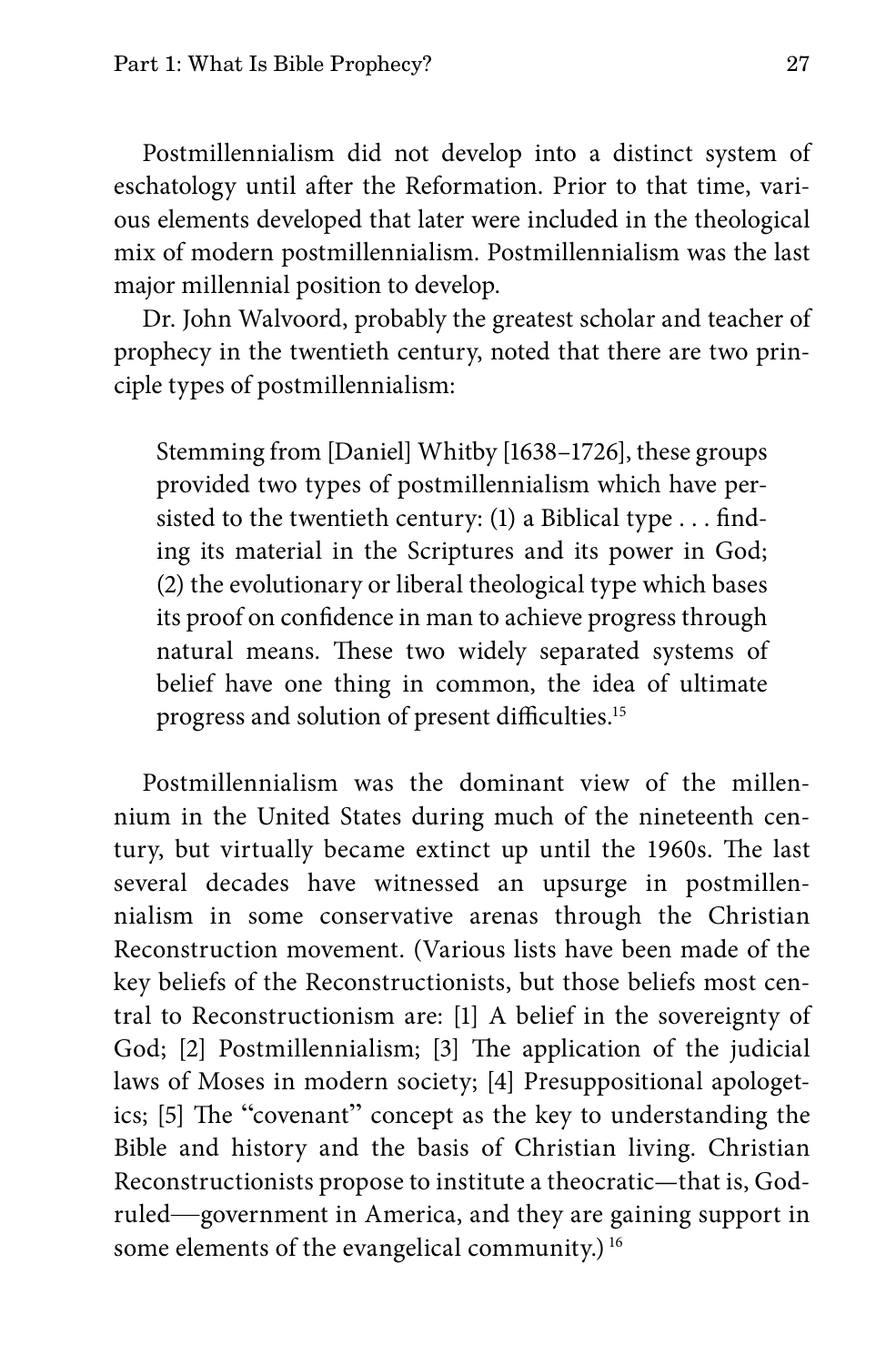#### Postmillennialism



#### 7. What is preterism?

*Preterism* is a term that is used to explain how some interpret Revelation chapters 4–19 in relation to the present. Preterism comes from a Latin word meaning "past" or "gone by." In its fullest expression, preterism teaches that Jesus Christ has already returned to the earth and that we are now living in the kingdom age.<sup>17</sup> Although preterists often focus on the Olivet Discourse, especially Matthew 24, the system was originally developed as an interpretive approach to Revelation.

The preterist approach to Revelation holds that the Apostle John wrote the book of Revelation around A.D. 65, since it was a prophecy about the impending destruction of Jerusalem that occurred in A.D. 70 through the Roman conquest. Preterists believe that the Roman emperor Nero (A.D. 37–68) was the Beast of Revelation or the Antichrist and that the tribulation period began three and a half years before August of A.D. 70, when Rome conquered Jerusalem. Thus, preterists believe Christ's return in Revelation 19 occurred non-bodily through the attacking Roman army.

There are three types of preterism. The first kind that appeared in the seventeenth century is called "mild" preterism. This view holds that the book of Revelation is about God defeating His two ancient enemies: first, the Jews in chapters 6–11, and secondly, the Romans in chapters 12–19. Thus, early preterism was less dependent on the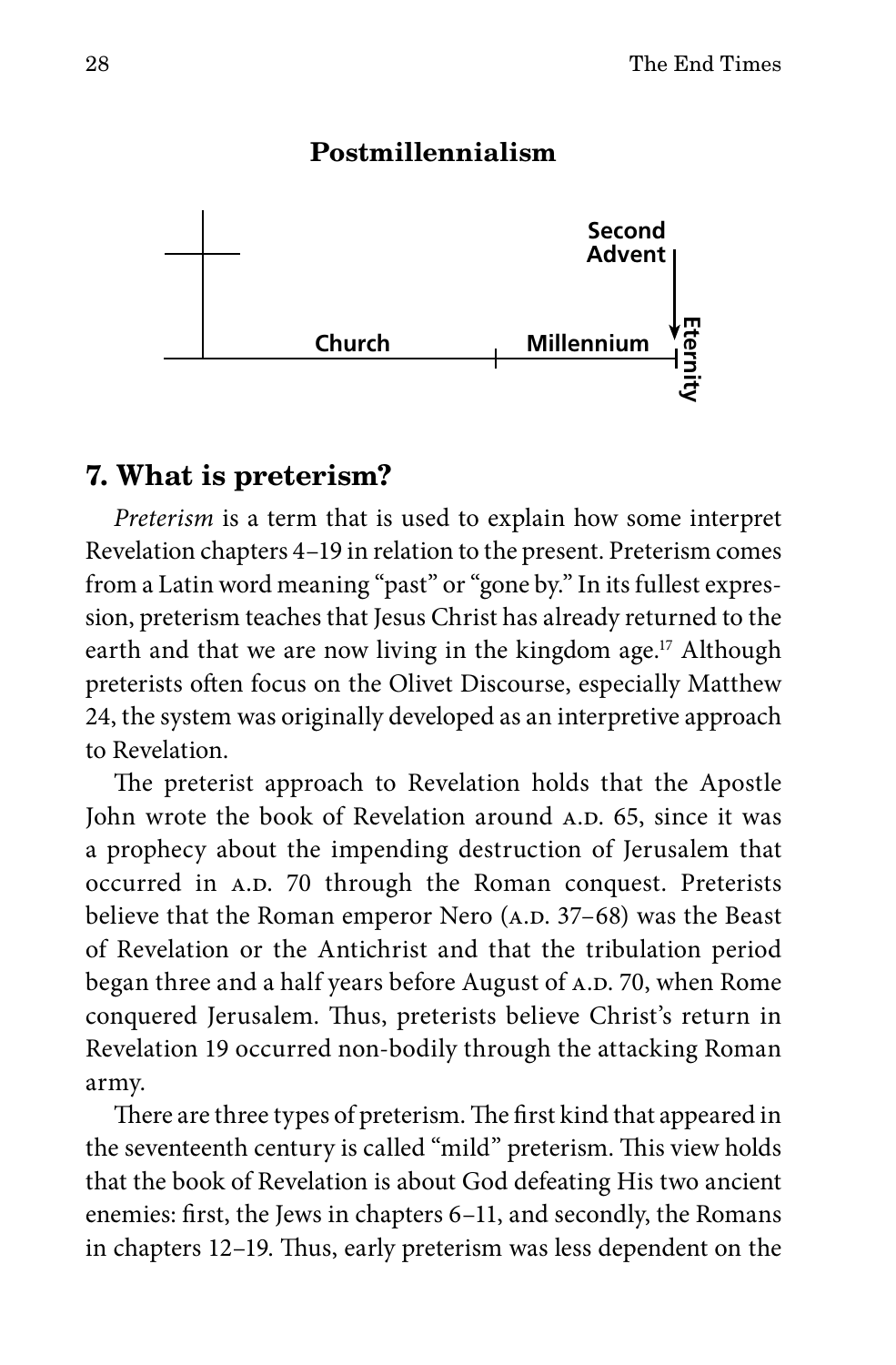A.D. 70 event. We are not aware of anyone living today who holds this "mild" version of preterism.

The second type of preterism is often known as "partial" preterism. This view was developed originally by German liberals between 1785 and 1835 as a naturalistic way to interpret Revelation. Partial preterists see Revelation 6–19 as referring only to the destruction of Jerusalem and the Temple in A.D. 70. This is the version that is most popular today and has advocates such as R. C. Sproul, Kenneth Gentry, Gary DeMar, Hank Hanegraaff, and David Chilton.

The third type of preterism is known as "full" or "consistent" preterism. This view appears to have arisen sometime in the mid-1800s in the English-speaking world. Full preterism teaches that the entire book of Revelation was fulfilled through the A.D. 70 events. Full preterists believe that all biblical prophecy has been fulfilled and the second coming happened in the first century. This is clearly a heretical view since it denies a future second coming and accompanying resurrection. Most full preterists believe that we are now in the new heavens and new earth (i.e., "transmillennialism") and that the earth and the universe will continue as it is today for all eternity. Advocates of this view today include Max King and John Bray.

Arguments for preterism are usually grounded in preterists' interpretation of the teachings of Jesus in the Olivet Discourse (Matthew 24) and in their interpretation of the date of the writing of the book of Revelation. Let's look briefly at them.

#### *Preterism and the Olivet Discourse*

All preterists use Matthew 24:34 as a proof-text for their position.18 In the passage Jesus declares: "Truly I say to you, this generation will not pass away until all these things take place." Preterists contend that Matthew 24:34 is saying that "this generation" must refer to Christ's contemporaries and therefore, the prophesied events by Christ of verses 4–31 had to occur within 40 years of Christ's departure from the earth. They argue that the events of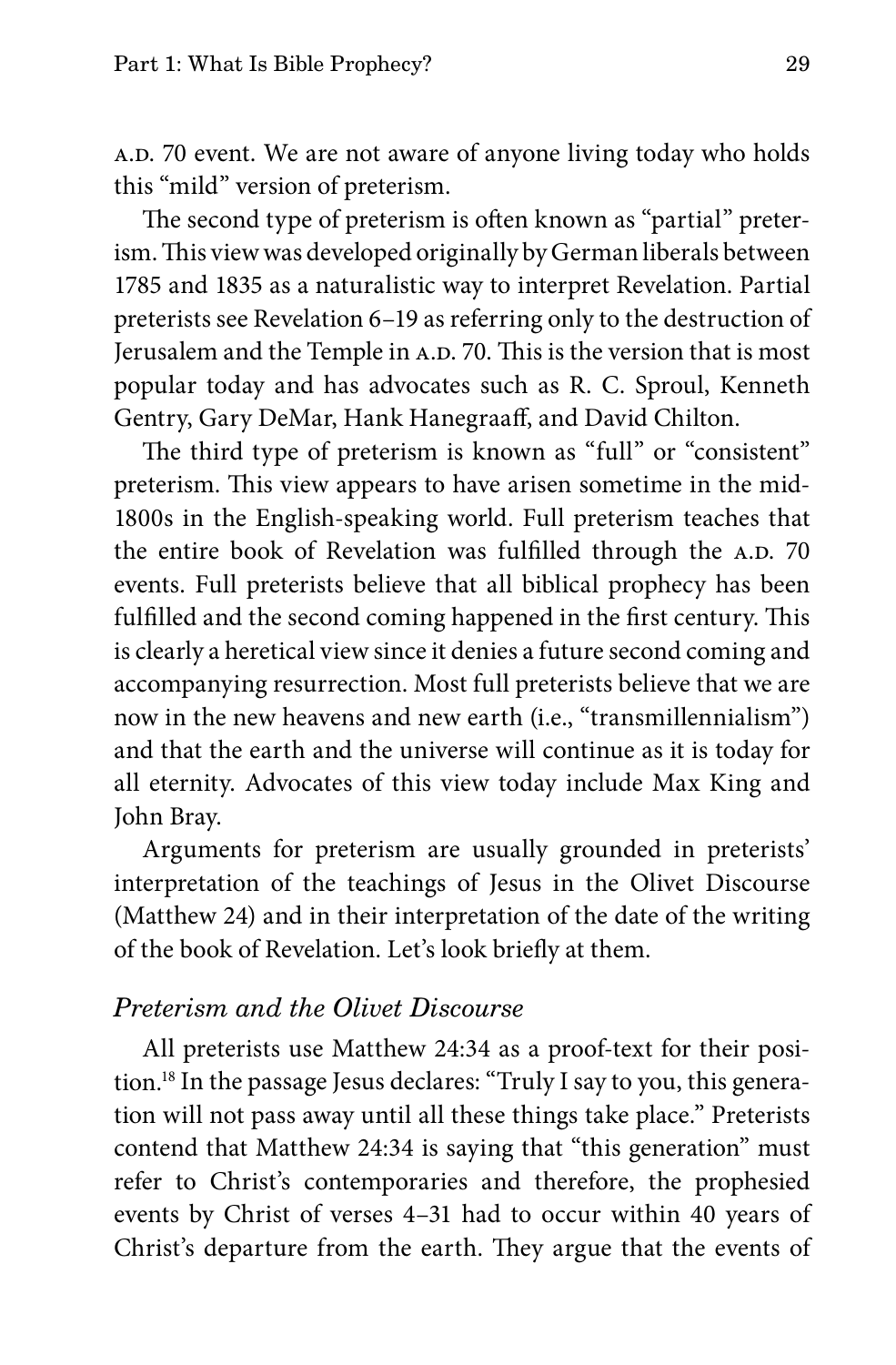30 The End Times

verses 4–31 describe the Roman conquest of Jerusalem that was completed in August of A.D. 70, making Matthew 24:34 a past rather than a future prophecy.

However, based upon the grammar of the passage, "this generation" is modified by the phrase "all these things." In context, "all these things" refers to the events prophesied by Jesus in verses 4–31. Therefore, the key to understanding when "all these things" will take place is to discern whether they have already been fulfilled in the past or will they occur in the future. Since "all these things" will be fulfilled in the future, then "this generation" refers to the generation that will be alive to see the events of the seven-year tribulation period that are described in verses 4–31. Events like the arrival of false christs, the global preaching of the gospel, the abomination of desolation, global judgments, the second advent of Jesus, and the gathering of Jewish believers in order to bring them to Israel did not happen in the past, but await future fulfillment. The generation that sees all the prophesied events of the tribulation is the generation of which Christ refers in Matthew 24:34.

#### *Preterism and the Date of the Book of Revelation*

Preterists teach that the book of Revelation was written around A.D. 65 because the book was a prophecy about things that would happen between March A.D.  $67$  and August A.D.  $70^{19}$  Since Revelation is a prophecy about the future, a preterist must hold to a date prior to the beginning of the fulfillment of the prophecies. Thus, they argue that Revelation was written during the reign of Nero in A.D. 65. This means that if Revelation was written under the reign of the emperor Domitian (A.D. 51–96), around A.D. 95, it renders the preterist viewpoint an impossibility.

The evidence for the A.D. 95 date of Revelation is overwhelming and has been the traditional view of the church since the second century. Irenaeus (second century to ca. 202)—a disciple of Polycarp (ca. A.D. 69–ca. 155) who was discipled by the Apostle John, author of Revelation—wrote in *Against Heresies* (about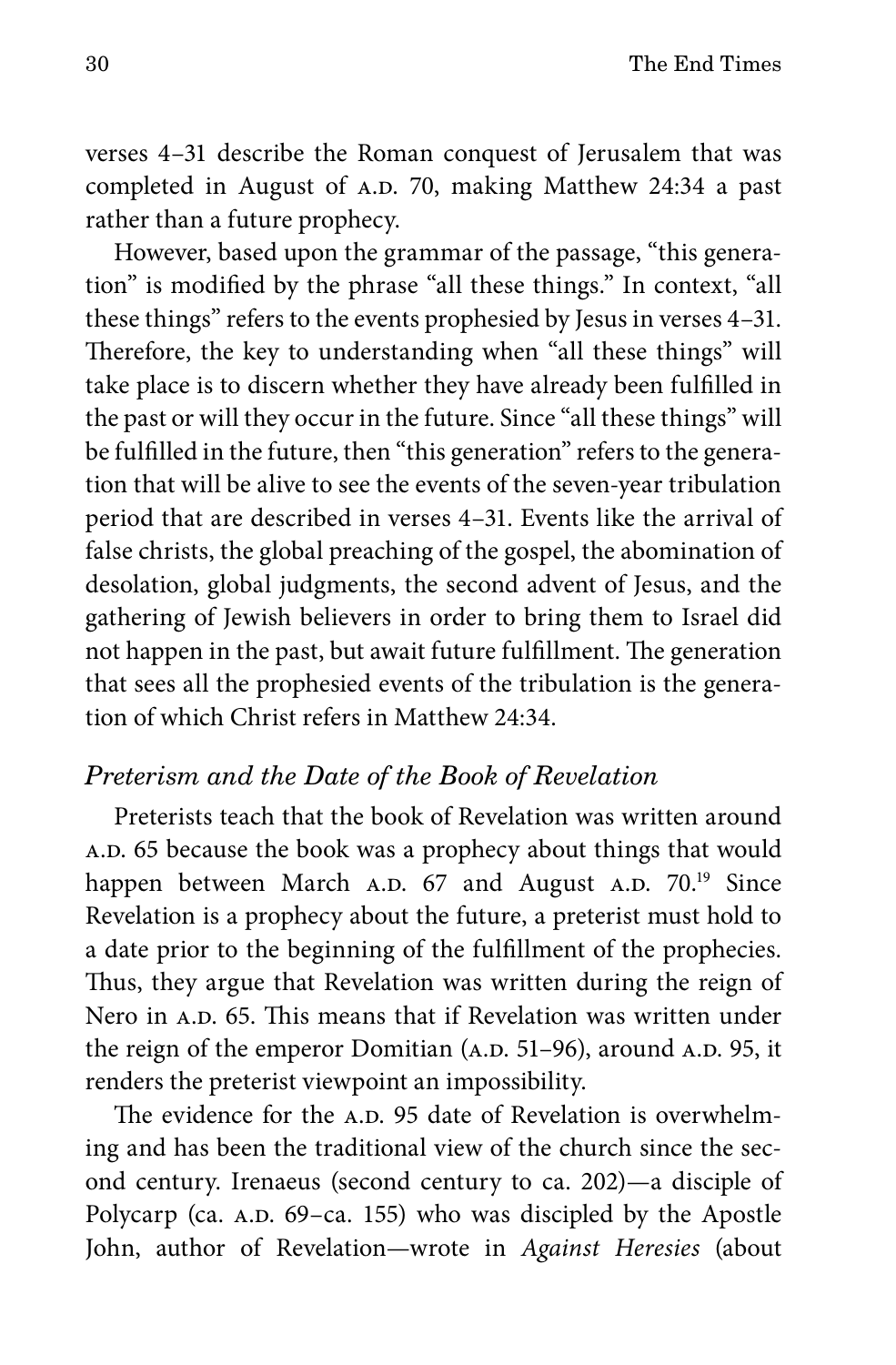A.D. 180) the following: "But if it had been necessary to announce his name plainly at the present time, it would have been spoken by him who saw the apocalypse. For it was not seen long ago, but almost in our own time, at the end of the reign of Domitian."20 This is an explicit statement about when Revelation was written, which would be about A.D. 95. All the early church fathers held this view, as have almost all scholars down through church history, except, primarily those who hold the preterist view.

Polycarp was the bishop of the church of Smyrna, one of the seven churches to which Revelation is addressed in Revelation 2–3. He was alive when Revelation was written. Polycarp writes that the church of Smyrna did not even exist during the ministry of Paul.<sup>21</sup> Paul's ministry came to an end around A.D. 64. Thus, one of the seven churches of Revelation was not even in existence in  $\Delta$  D 65.

Another of the churches of Revelation, the church of Laodicea, was devastated by an earthquake in either A.D. 60 or 61. It took about thirty years for the city to be rebuilt. Revelation 3:17 says, "Because you say, 'I am rich, and have become wealthy, and have need of nothing," would make no sense in A.D. 65, but does fit the condition of the city and the church in A.D. 95.

Nero's persecution was local, only in Rome. On the other hand, Domitian proclaimed the first Empire-wide persecution. Nero killed Christians such as Peter and Paul, however, Domitian was known to have exiled Christians, like a female relative named Domitilla exiled to an island named Pontia in A.D. 95 or 98 for being a Christian.<sup>22</sup> If Revelation were written in A.D.  $65$ , why would Nero have killed Peter and Paul, yet exiled John to a remote island?

It is very unwise to construct one's entire views of prophecy on the foundation of the early date of Revelation, which at the very best is strongly disputed. Why would anyone adopt a view that is totally dependent on such a shaky foundation—especially when the A.D. 95 date is the view of the vast majority of scholars past and present?23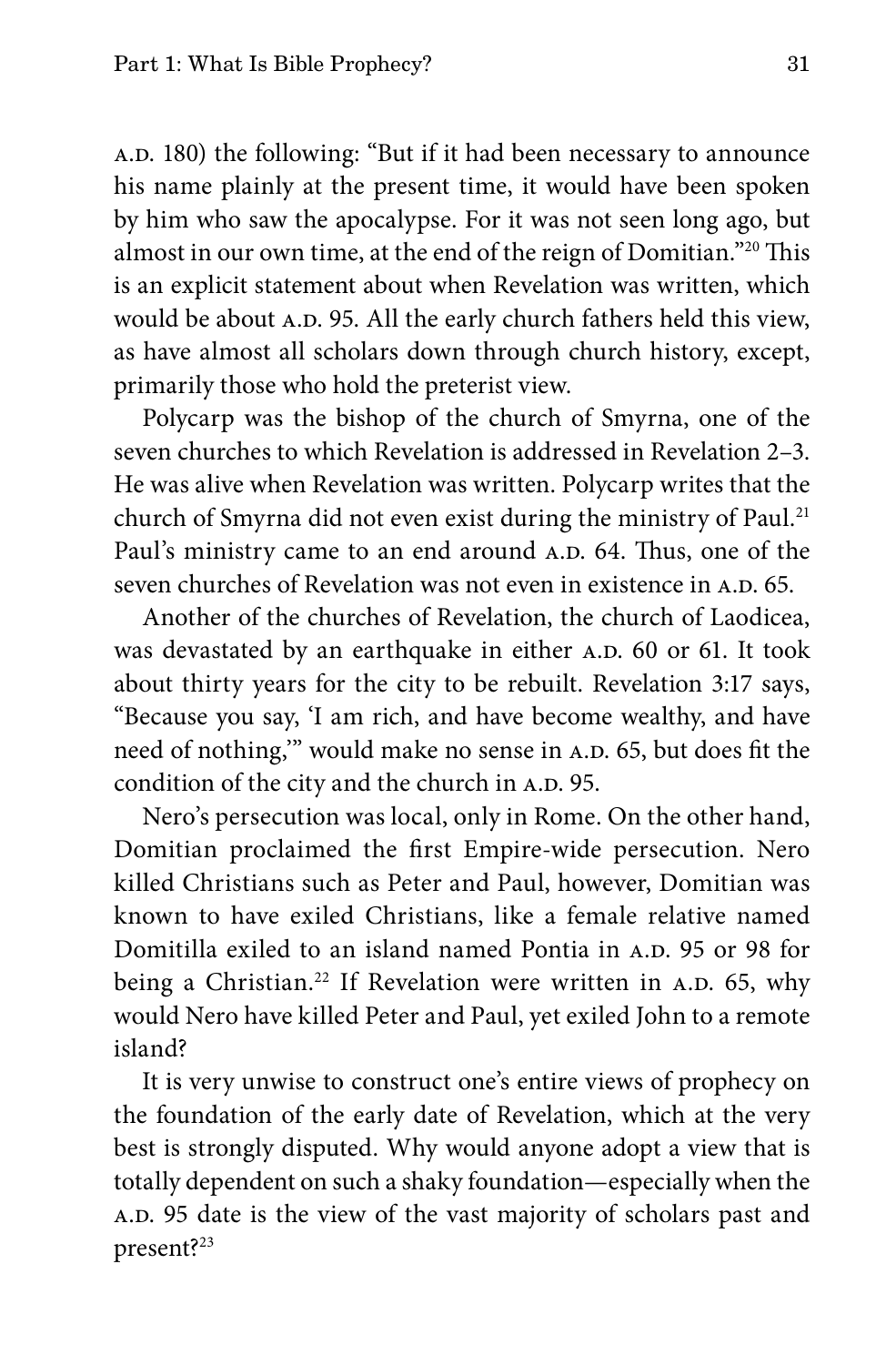#### *Preterism and the Text of Revelation*

Preterists teach that the terms "soon" (Rev. 1:1) and "near" (Rev. 1:3) mean that the prophecies of the book had to occur within about a forty-year period. Preterists wrongly classify "soon" as an adverb of time. However, Greek grammar experts specifically cite "soon" as an adverb of manner, meaning that the focus of the word is on *how* something takes place, not *when*. Thus, it means when something begins to take place, it will happen suddenly or quickly. The word *near* means "close at hand." Within the context of Revelation "near" has the meaning of an overhanging imminence that the end times are near; they are the next series of prophetic events that will unfold. Imminency describes an event possible any day, impossible no day, thus conveying the urgency of the message of Revelation.

The clear language of Revelation speaks of global and supernatural events, while preterists want to allegorize these texts into local and naturalistically explained events. Preterists teach that Revelation is about God divorcing His former wife Israel and taking the church as His new bride. In reality, Revelation is about God preserving the Jewish remnant (Rev. 12) and rescuing them from danger at the second coming (Rev. 19). It is about salvation, not judgment, for Israel! Revelation depicts how history will move from the problems of the garden in Genesis to the New Jerusalem at the end of Revelation. If preterism were true, there is no climax for history. The true meaning is that the prophecies of Revelation are yet to be fulfilled in the future.

#### *Some Implications of Preterism*

All doctrine has practical implications.<sup>24</sup> What are the practical implications of those who hold to the view that most—and in some cases all—Bible prophecy has already been fulfilled? First, false doctrine is taught. Something is advocated that the Bible does not teach. Preterism teaches that Christ returned in A.D. 70. Second, the true meaning of a misinterpreted text is not understood. Preterism either teaches no future second coming, or it shrinks to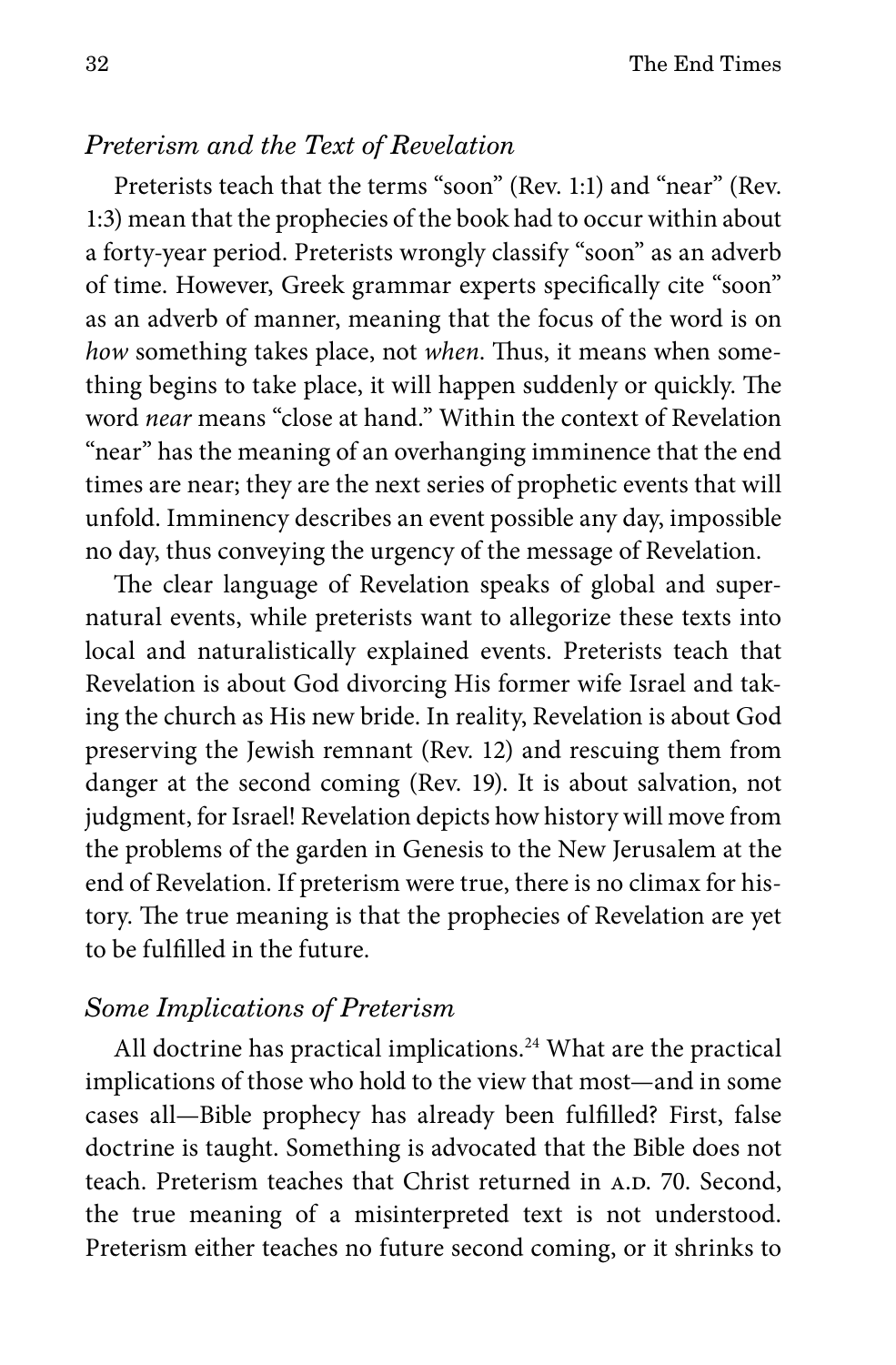near extinction the truth of "the blessed hope" (Titus 2:13). Even if there were not practical implications, the doctrinal error is great. Preterism greatly distorts the culmination of God's plan for history.

If preterism is true—especially full preterism—then we are already at the end of history and don't really know specifically where history is headed. In fact, even partial preterist Kenneth Gentry says of Revelation 21–22:

The new creation begins in the first century. . . . My understanding of this antithesis is that the new Jerusalem is replacing the old Jerusalem. The coming of the new Jerusalem down from heaven (chaps. 21–22) logically should follow soon upon the destruction of the old Jerusalem on the earth (Rev. 6–11; 14–19), rather than waiting thousands of years.25

Thus, Gentry believes that we are in some way in the new heavens and new earth of Revelation 21–22. If this is true, then we all must be living in the ghetto side of the New Jerusalem. Such a false teaching reminds one of the Hindu belief that says that current reality is "Maya"—a mere illusion—especially the current existence of evil.<sup>26</sup>

The logic of the preterist position leads one to delusional views of present reality. "The overwhelming majority of the eschatological events prophesied in the book of Revelation have already been fulfilled," declares preterist Gary North.<sup>27</sup> Since subjects relating to prophecy dominate virtually every page of the New Testament this would logically mean, for the preterist, that most of the New Testament does not refer directly to the church and Christians today. Since so much of the New Testament is written to tell Christians how to live between the two comings of Christ, it makes an enormous difference if one interprets Christ's coming as a past or future event. If preterism is true, then the New Testament refers to Christians who lived during the forty-year period between the death of Christ and the destruction of Jerusalem in A.D. 70. Therefore, virtually no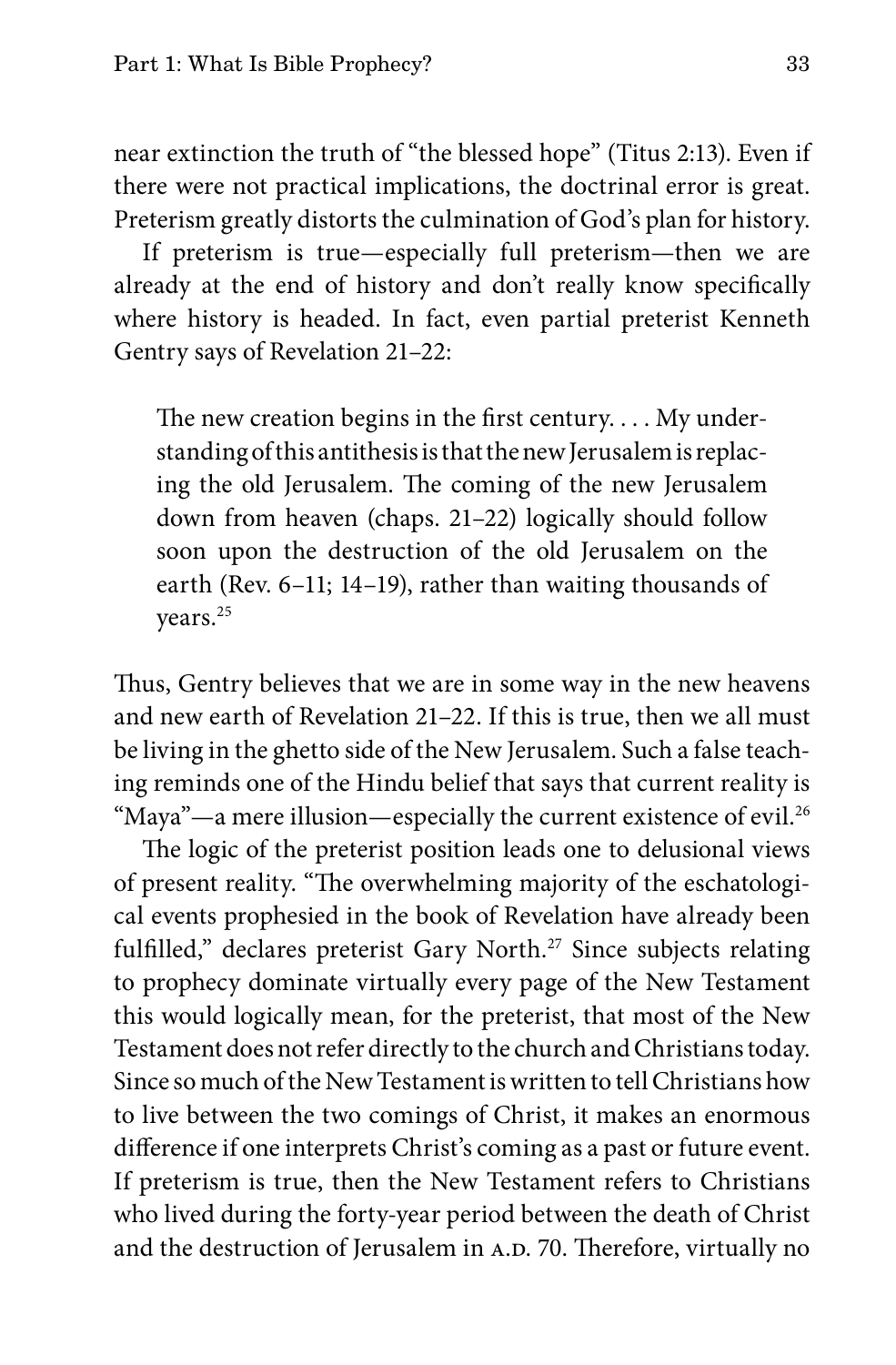part of the New Testament applies to Christians today according to preterist logic. There is no canon that applies directly to Christians during the church age.

Not only does Gentry believe that the great tribulation is a past event, he believes that current history is identified as the new heavens and new earth of Revelation 21–22 and 2 Peter 3:10–13.28 This is a common preterist viewpoint. Talk about lowering expectations! Gentry provides four major reasons why "the new creation begins in the first century."29 It stretches credulity to think of the implications of the details of such a conclusion. If we are currently living in any way in the new heavens and new earth then this means the following:

- The one thousand years and the new heavens and earth must be equated (cf. 20:1–9 with 21–22)
- Satan has been removed from any more influence in history (20:10)
- There is no longer any sea (21:1)
- There is no longer any death, crying, or pain (21:4)
- All things have been made new (21:5)
- There is no longer any need for the sun or the moon  $(21:23)$
- There is no longer any night (21:25)
- There is no longer any unclean, nor those practicing abomination and lying (21:27)
- There is no longer any curse (22:3)
- Believers are now able to see the Father's face (22:4)
- There is no longer any sun  $(22:5)$

If Revelation 21–22 is a description of the state in which we are now living then it also renders most of the New Testament obsolete and impractical since it relates to believers and how they should live between Christ's two comings. The logic of the preterist position would lead to this conclusion, even though many preterists do not think this way in practice. They don't, but they should!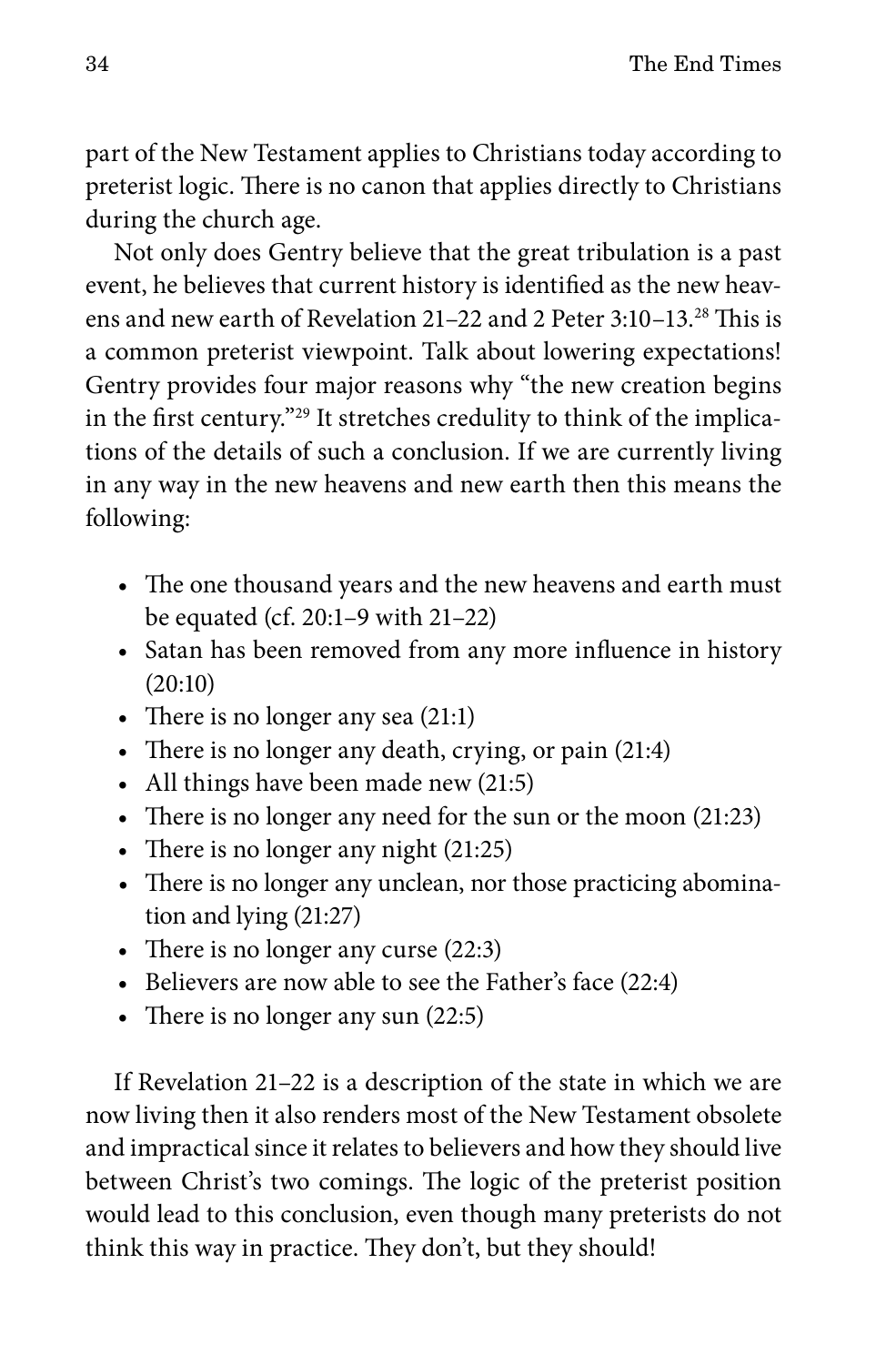Jesus said in the great commission of Matthew 28:20, "and lo, I am with you always, even to the end of the age." Thus, it follows from preterist logic, that the age, which Christ spoke of in His great commission, culminated in A.D. 70. The practical implication would be that since "the end of the age" concluded in A.D. 70, Christ is no longer with us as we carry out His commission.

#### *Preterism and the Sufferings of This Present Time*

The new heavens and new earth are to be a time of peace and rest for God's people. The era preceding this time of peace will be one of suffering and struggle. But if the preterist interpretation is correct, then the instruction of the New Testament Epistles on the issue of suffering only directly applied to Christians until A.D. 70, because we would now be in the time of peace, not "the sufferings of this present time" spoken of by Paul (Rom. 8:18).

Endurance of unjust suffering is a major theme in the Epistles. In fact, the New Testament portrays it as one of the major ingredients that God brings into our lives to produce Christlike character (Heb. 12:1–17). Peter notes, "For this [unjust suffering] finds favor, if for the sake of conscience toward God a person bears up under sorrows when suffering unjustly. . . . But if when you do what is right and suffer for it you patiently endure it, this finds favor with God" (1 Peter 2:19–20).

Revelation promises a future reward of corulership with Christ to believers who have remained faithful and loyal to Christ during this present age of humiliation (Rev. 3:21; see also 2:25–28). Revelation 3:21 not only promises future rule with Christ after this current age of humiliation, but it also makes a distinction between Christ's future kingdom and God the Father's current rule. "He who overcomes, I will grant to him to sit down with Me on My throne, as I also overcame and sat down with My Father on His throne." These passages do not make sense and certainly do not apply to today if we are in the new heavens and new earth of the preterists.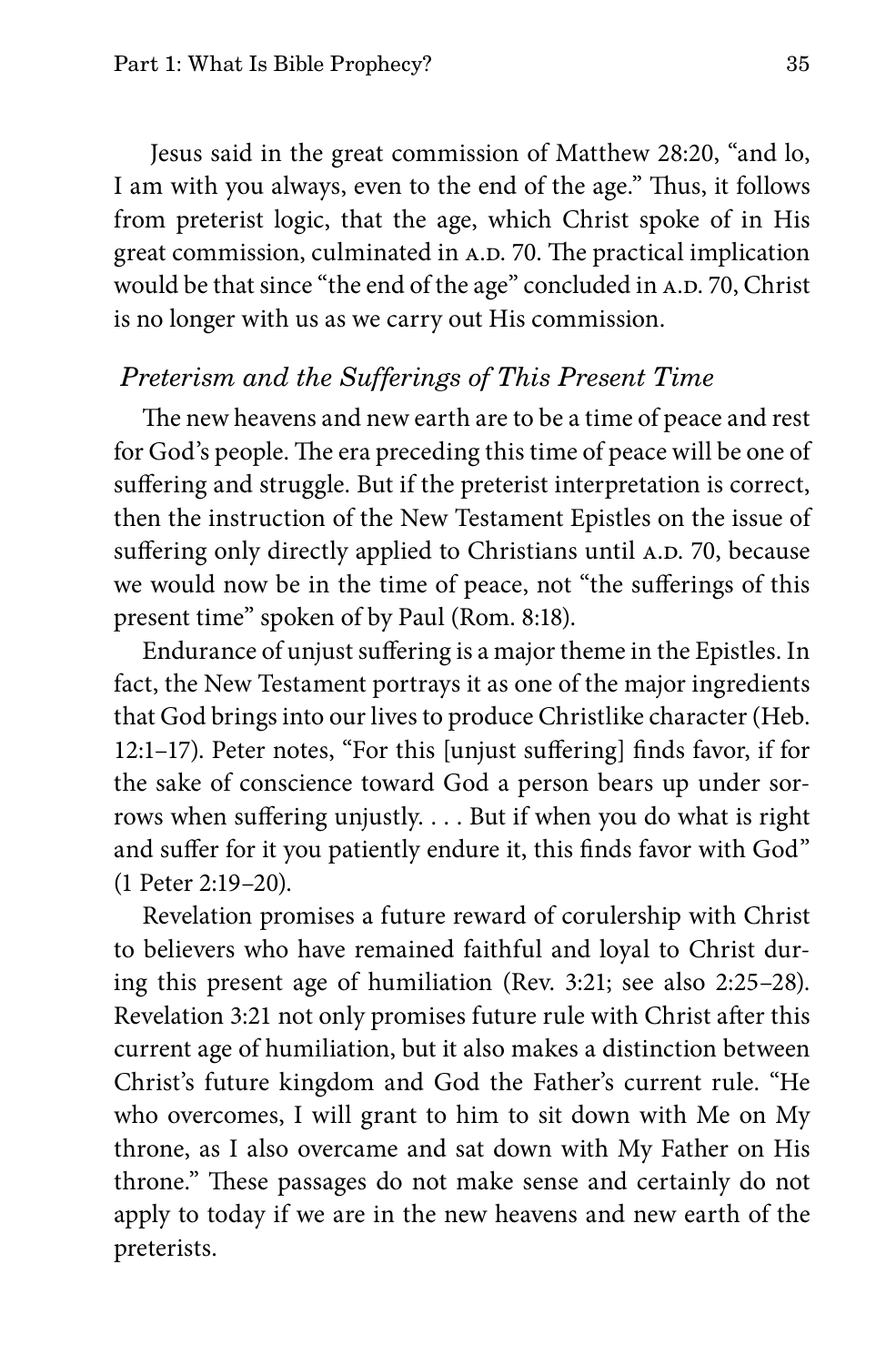When Bible prophecy is taken literally it leads to a proper understanding of God's plan for history and the individual believer. Such an understanding provides a great hope, indeed a "blessed hope" that Christ's prophetic program for the church and Israel will yet provide some of the greatest moments of history. A futurist eschatology provides a fitting climax for history that began in a garden and concludes in a city—the New Jerusalem. Christ's church will be raptured before the tribulation so that our Lord can complete His plan for His ancient people Israel. The tribulation is a time in which God will rescue, not judge, the Jews so that "all Israel will be saved." The tribulation and much of Bible prophecy is not past; rather, it is future. If it is in the past, as preterism teaches, then we have no future.

#### 8. Is the fulfillment of Bible prophecy best understood as being past, present, or future?

We believe the answer to this question is "future." Part of the foundation for a systematic understanding of the pretribulation rapture (in addition to literal interpretation, premillennialism, and distinguishing Israel from the church) is futurism. An important, but seemingly little-recognized aspect of proper interpretation of Bible prophecy is the role of timing. When will a prophecy be fulfilled in history? There are four possibilities. The four views are simple in the sense that they reflect the only four possibilities in relation to time—past, present, future, and timeless.

The *preterist* view (past) believes that most, if not all, prophecy has already been fulfilled, usually in relation to the destruction of Jerusalem in A.D. 70. The *historicist* view (present) sees much of the current church age as equal to the tribulation period. Thus, prophecy has been and will be fulfilled during the current church age. The *futurist* view (future) believes that virtually all prophetic events will not occur in the current church age, but will take place in the future tribulation, second coming, or millennium. The *idealist*  view (timeless) does not believe either that the Bible indicates the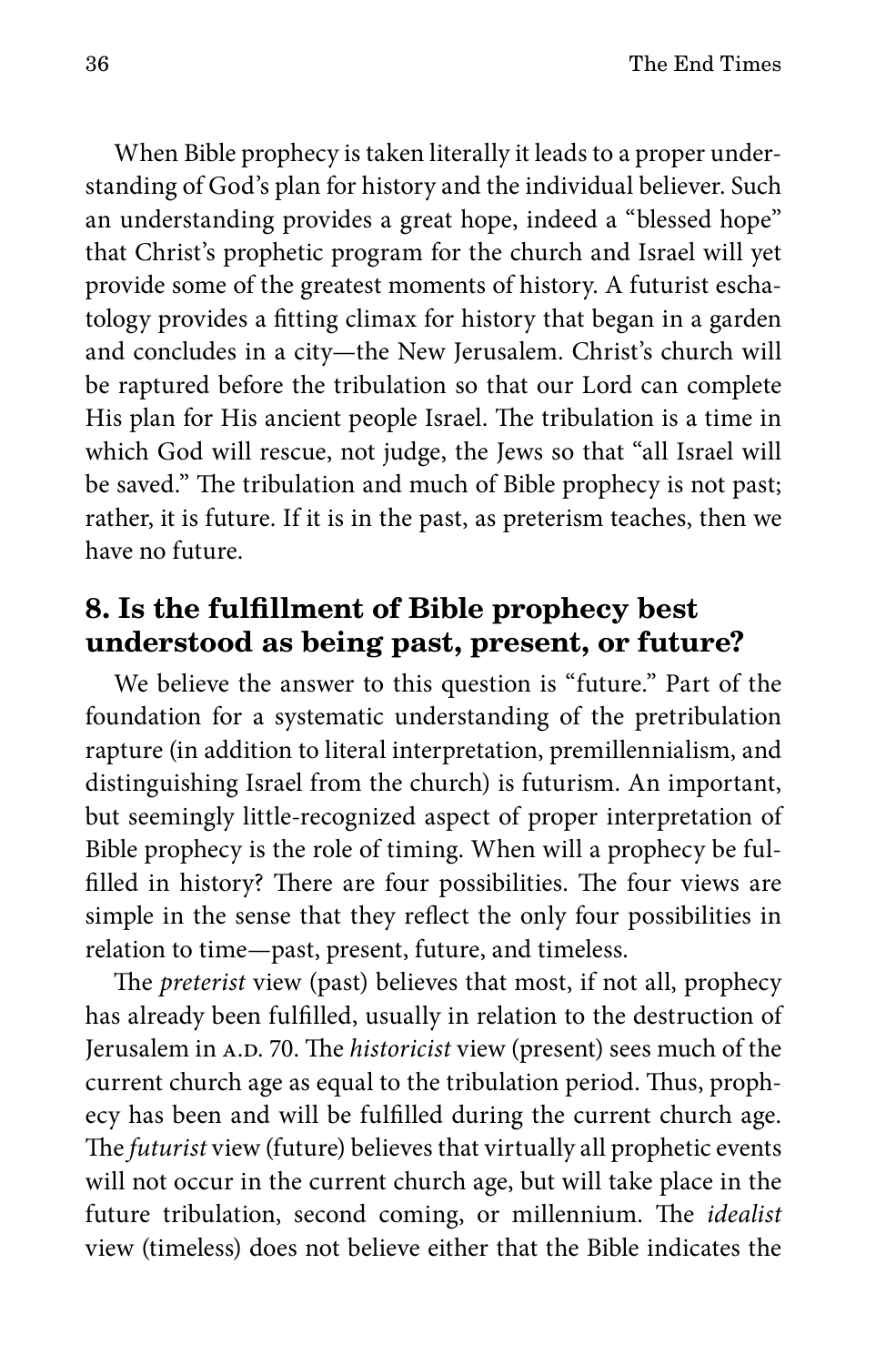timing of events or that we can determine their timing in advance. Idealists think that prophetic passages mainly teach great ideas or truths about God to be applied regardless of timing. In the chart below, the shading shows when each of these views understands that the fulfillment of prophecy occurs.



#### *The Significance of Futurism*

Of the four views noted above, the only one that logically and historically has supported the pretribulational position is futurism. Why? Because, the timing of the rapture relates to when the tribulation will occur in history. Preterism declares that the tribulation has already taken place. Historicism says that the tribulation started in the fourth century with events surrounding Constantine's Christianization of the Roman Empire and continues until the second coming. Idealism denies that there is a timing of events. Thus, only futurism, which sees the tribulation as a yet future event could even allow for a rapture before the beginning of that seven-year period. This does not mean, however, that all futurists are pretribulationists; they are not. *But to be a pretribulationist, one must be a futurist.*